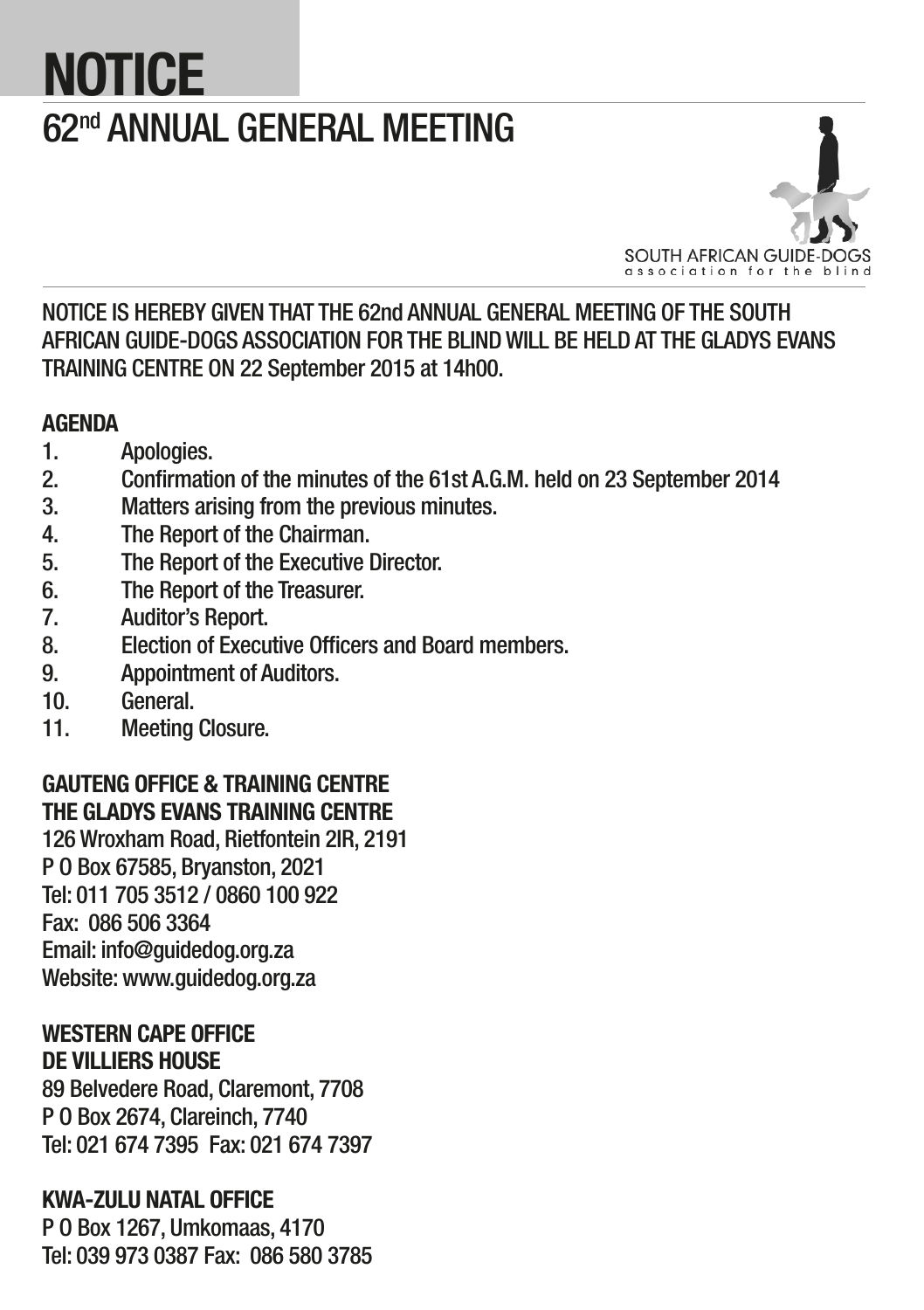### CHAIRMAN'S REPORT – 2014/2015

The past year, the 62nd year since the founding of our Association by Gladys Evans in 1952, has again been a most successful one. Our new management has settled in particularly well and the results have been well ahead of expectations.

Financially it was an exceptional year with returns exceeding budget by some way. This is covered in detail in the Treasurer's report.

The 2014/2015 financial year saw the following achievements:-

- The *Training Department* effectively continued to meet the needs of the visually and physically impaired community with the provision of highly trained dogs. Increased emphasis is being placed on the training of Service Dogs where we are not meeting the current demand.
- Thanks to dynamic management, the *College of Orientation & Mobility* has turned itself

around from the previous disappointing year and produced a most satisfying performance. Much work has been done directly with those in need particularly at school level. Also, the two year diploma course is well under way and it is most pleasing to see the commitment of the current group of students.

- The *Marketing Department* continues to produce positive results and are finding new and different ways of generating income. The Bequest programme continues to be highly effective and the income received from this source is one of the prime reasons for the exceptional financial performance this past year.
- The *Finance Department* must be complimented for their part in keeping the finances of the Association on track. As I said earlier, the financial performance was again ahead of

expectations and, most importantly, the overall financial stability of the Association continues to be most satisfying.

• During the year emphasis was placed on upgrading facilities with much work done on security and on the renovation of both the training Centre here and on the Cape Town premises.

All stake-holders in the *South African Guide-Dogs Association for the Blind* can once again feel extremely proud of their contribution to the excellent achievements.

As I have repeated many times in the past, it is only through a huge team effort that results such as these can be achieved. Staff, volunteers, puppy-raisers, supporters and the Board have all combined to make the Association what it is today.

In my role as Chairman of the Board, it is warming to know that the Association has such a wonderful network of committed, dedicated and passionate stakeholders behind us. To each and

every one involved I offer my most sincere thanks. A special word, too, for our many donors without whose continued support we would be unable to serve those in need. Thank you all so much for your support.

The Board of the Association has continued to ensure good governance and in the direction we follow. For this and their support to me I thank you.

The year ahead will again bring its own challenges but I feel convinced that we have the right team in place, with the ideal dedication and skills, to tackle whatever comes our way.

Finally I trust the Association can rely on the continued support, loyalty and dedication of all its stakeholders.

Thank you!

THOMAS DAVID PARKER CHAIRMAN

27/07/2015 **DATE**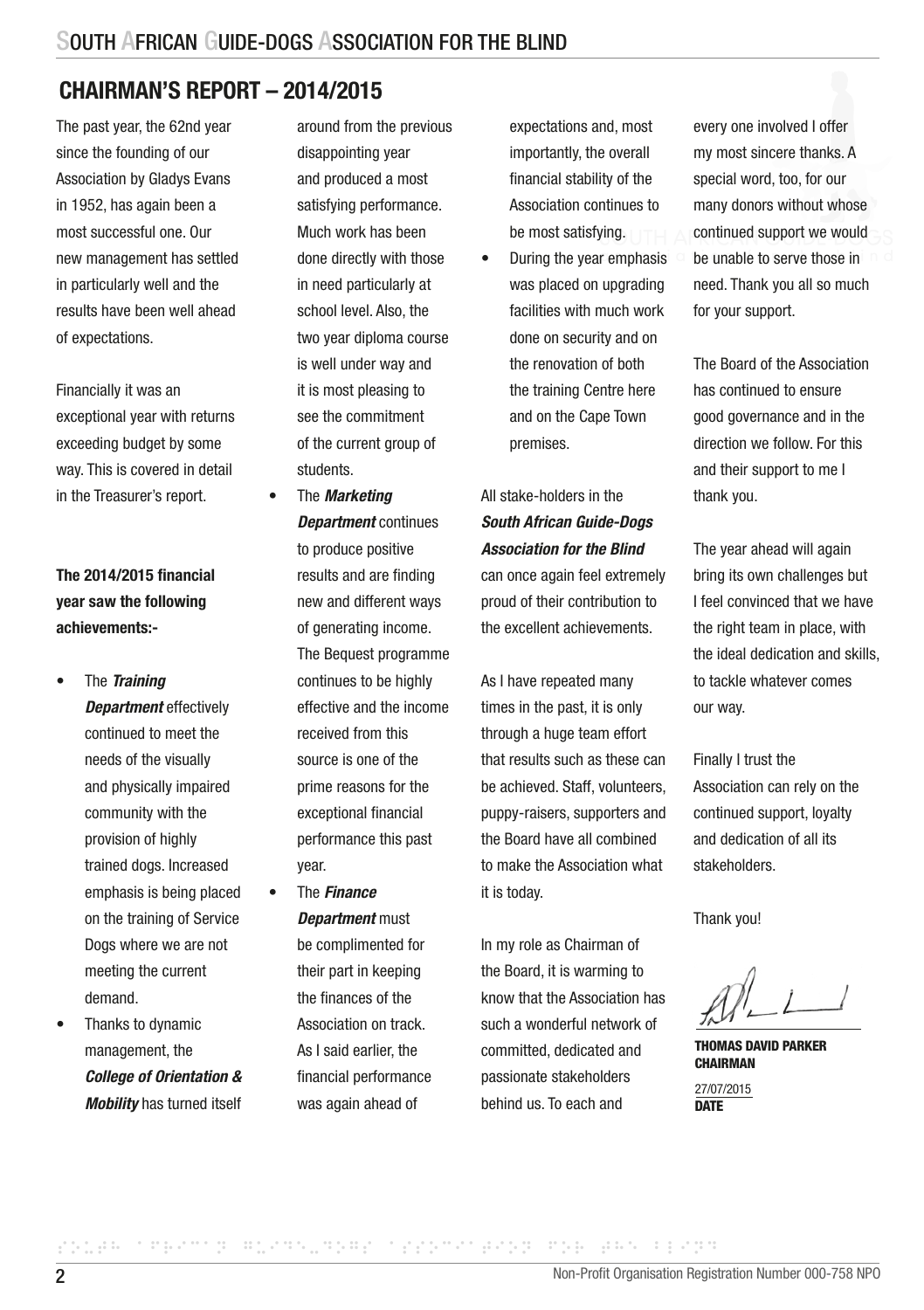### EXECUTIVE DIRECTOR'S ANNUAL REPORT – 2014/2015

The 2014/2015 Financial Year has gone past in a flash. I'm very grateful for the overwhelming support that I've received during the first year in my new role. The board, staff, working dog owners, puppy raisers, volunteers and supporters have all offered me encouragement and support.

I'm grateful for the opportunity to have worked with Ken Lord, Malcolm Driver and Morag Cardoso. I aim to follow their example and constantly look at ways to improve the service that we offer to the differently abled community. Having worked as an instructor for many years has helped me to truly understand the positive difference that a working dog can make.

We had a number of challenges during the year; the biggest one being the S A Post Office strike. We are very dependent on the Post Office to communicate with our supporters and to raise much needed funds. The start of load shedding around November has, and continues to be, a challenge for all South Africans.

On the positive side, in January 2015, we enrolled 6 students to our College of Orientation and Mobility (COM). In December 2016 they will graduate and be able to assist people with visual impairments with mobility and

skills of daily living training. Each of these Orientation and Mobility Practitioners will be able to assist 40 visually impaired people per year. Debbie Speller has done an excellent job in leading the COM team. Rosemary Alexander our Vodacom Save the World Volunteer has done a great job of raising awareness of the important work done by the COM team.

We bred 67 puppies in the Financial Year (most of these were a result of artificial insemination). We are hopeful that the quality of our dogs will improve with the high quality semen that has been donated to us from our colleagues (Guide Dogs for the Blind and Guiding Eyes) in the USA. I'm grateful for the important work done by our puppy raisers, overseen by Monica Steen and Ané Steytler. We could not supply quality dogs without the happy puppyhood that you give our puppies. Thank you!

Mandla Nxumalo (Guide Dog Services Manager), Maxine Geddie (Service Dog Manager) and Cheryl Robertson (Cape Town Branch Manager) and their training teams have produced 40 working dogs (29 Guide Dogs and 11 Service/Autism Support Dogs) in the year. I know that the training team is committed to

continually improving the service that we offer to our clients. I appreciate their dedication and hard work. While the dogs are in our care they are looked after by Caroline Human and the Kennel Assistants. Thank you for always ensuring that they receive humane and hygienic care.

Pieter van Niekerk and his Johannesburg, Cape Town and KwaZulu-Natal Marketing teams have collectively met their income targets despite tough economic conditions and the S A Post Office strike. This would not have been possible without the support from our loyal members. service clubs and our corporate partners. Well done to the Marketing teams, you have done an excellent job!

Thank you to the families of the people who have left us a gift in their will. Some people can't afford to support our work during their lifetime but they leave us a gift in their will. We are grateful for these bequests and we will use this money optimally in memory of the generous donors. to improve the lives of people who are disabled.

Jayne Nicolle and the Administration and Finance team have the important job of managing the administration and accounting processes so that

SOUTH AFRICAN GUIDE-DOGS ASSOCIATION FOR THE BLIND

they are transparent and meet the standards of our auditors. We need to be able to account for income and expenditure so that our donors have confidence that they can trust us with their donations. Timeous receipting, thanking and issuing of tax certificates to our donors is important to us. Without the public support we would not be able to function. Thank you to Jayne and the team for their professionalism and hard work.

Thank you to our volunteers who have helped us enormously during the year with ad hoc tasks.

I would like to conclude by paying tribute to Arleen Lord who retired in November 2014. Arleen has been an example to us all. She served the Association with dedication for 47 years. Each and every person who was privileged to know Arleen and receive her hospitality knows how much we will miss her. Thank you Arleen for your years of loyal service and enjoy your well-deserved retirement.

CE/s -

GAIL GLOVER EXECUTIVE DIRECTOR 27/07/2015

**DATE**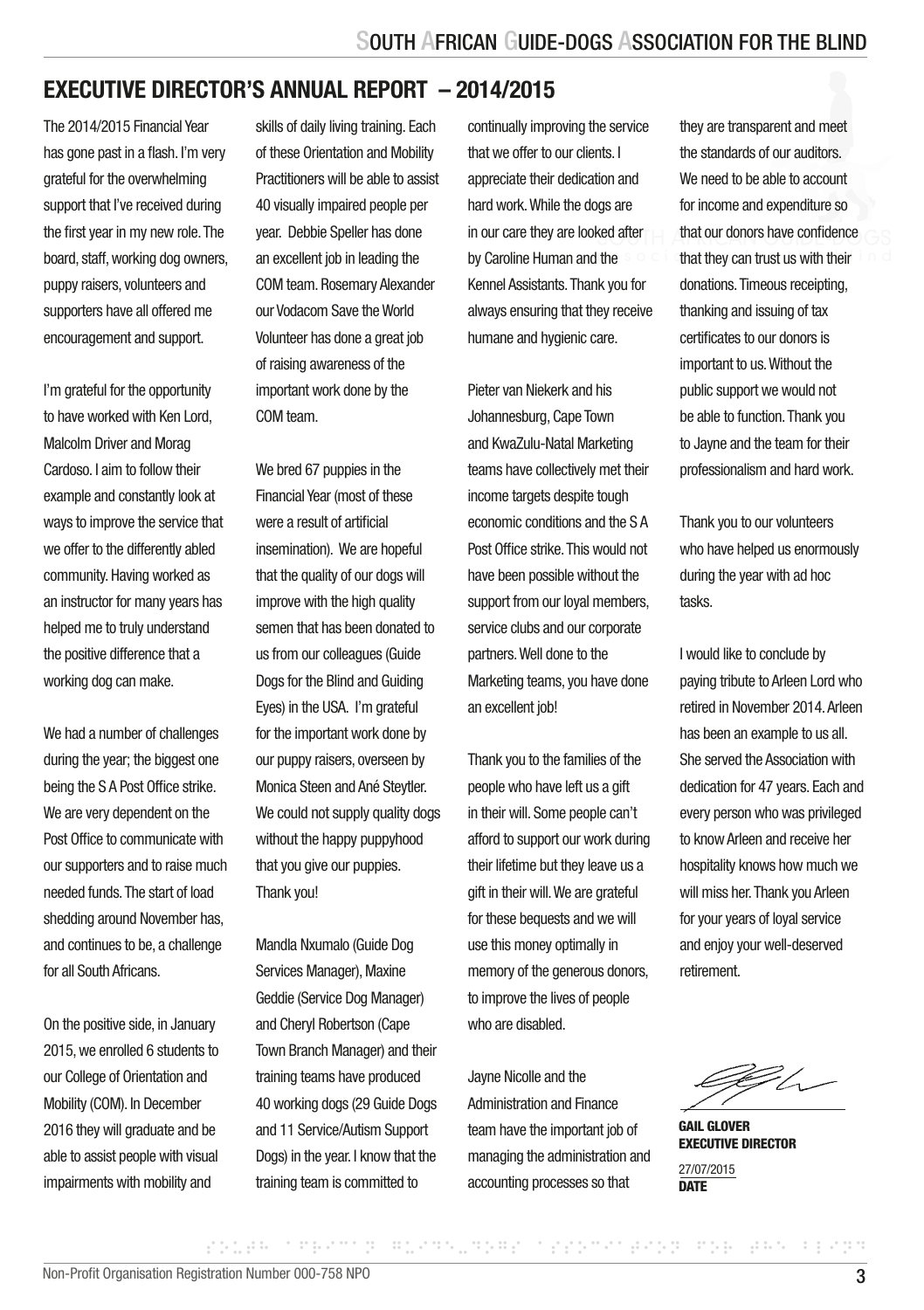### HONORARY TREASURER'S REPORT – YEAR ENDED 31 MARCH 2015

The Association enjoyed a very satisfactory year from a financial point of view, in spite of the sluggish economy and difficult trading conditions. Overall, we were able to finance our business operations through current cash flows without having to draw from our investment portfolio and this keeps the GDA in a healthy financial state and with a sound base to support its various strategic objectives well into the future.

Income from fund raising and sales of merchandise was marginally up on the previous year, although it fell short of budget. Many of the Association's planned fund raising activities were adversely affected by the postal strike and inconsistent deliveries of mail, making it difficult to get traditional communications to its supporters, with some events being cancelled altogether. Marketing efforts thus became focussed on other areas and many new fund raising initiatives were introduced. Access to new markets and potential supporters via the internet is opening great opportunities which will no doubt generate positive results in the future.

Our loyal pool of supporters ensured that we saw real growth in fundraising donations and we are sincerely grateful for their ongoing support.

Costs were well controlled by a team of dedicated and professional staff. Notwithstanding a greater investment in personnel and a related cost, management was able to contain expenditure across the board and even reduce costs in many areas. More attention is being given to monitoring the condition and ongoing care of our trained dogs once they have left us; with our staff travelling and conducting on-site visits. This programme and other processes designed to improve the quality of guide-dogs being available to meet demand are just some of the many projects being undertaken.

I would be remiss if I failed to acknowledge the vital contribution from our corporate sponsors who have provided dog food and other necessary goods and services to us throughout the year. Without your support, the task of management to balance the books would have been much more difficult.

The College of Orientation & Mobility is still facing many challenges, one of which is attracting and retaining

sufficient "funded" students to the courses offered; the Association however remains committed to consolidating and developing this aspect of its activities and fresh ideas are always under consideration. It is vital that we work with NGO's, Provincial bodies and other organisations to provide stable and attractive employment opportunities for graduates, failing which many students are enticed into other commercial fields before graduating.

We have continued to benefit significantly from our regular group of benefactors, while the Marketing team has worked tirelessly to attract many new donors. During the past year we received a number of very generous bequests, resulting in a growth of more than 50% from this income source.

Our investment portfolio performed exceptionally well, both in terms of capital growth and income generated. The GDA has given the fund managers a risk averse investment mandate, being mindful of its responsibility to manage its financial assets in a conservative manner. Total income from this source increased year on year by 13% and our investments in

the property sector showed particularly pleasing yields. We are indebted to Nedbank Private Wealth for its wisdom and expertise in this area.

Capital expenditure, including amounts committed but not yet spent, was just over R 1.5 million for the financial year. Three new replacement vehicles were acquired which collectively accounted for R 640 000 and over R 330 000 was spent on upgrading security – mainly the electric fence - at the Sandton premises. The balance was spent on general facility and office upgrades as well as replacement computers for staff. Further enhancements, including a reliable back-up power supply, are presently being evaluated and will be undertaken during the current year.

In conclusion, I'd like to thank Jayne Nicolle, our Financial Manager and her team for all their hard work and unwavering commitment during the past year.

LAURENCE DAVID DRAKE HONORARY TREASURER

27/07/2015 **DATE**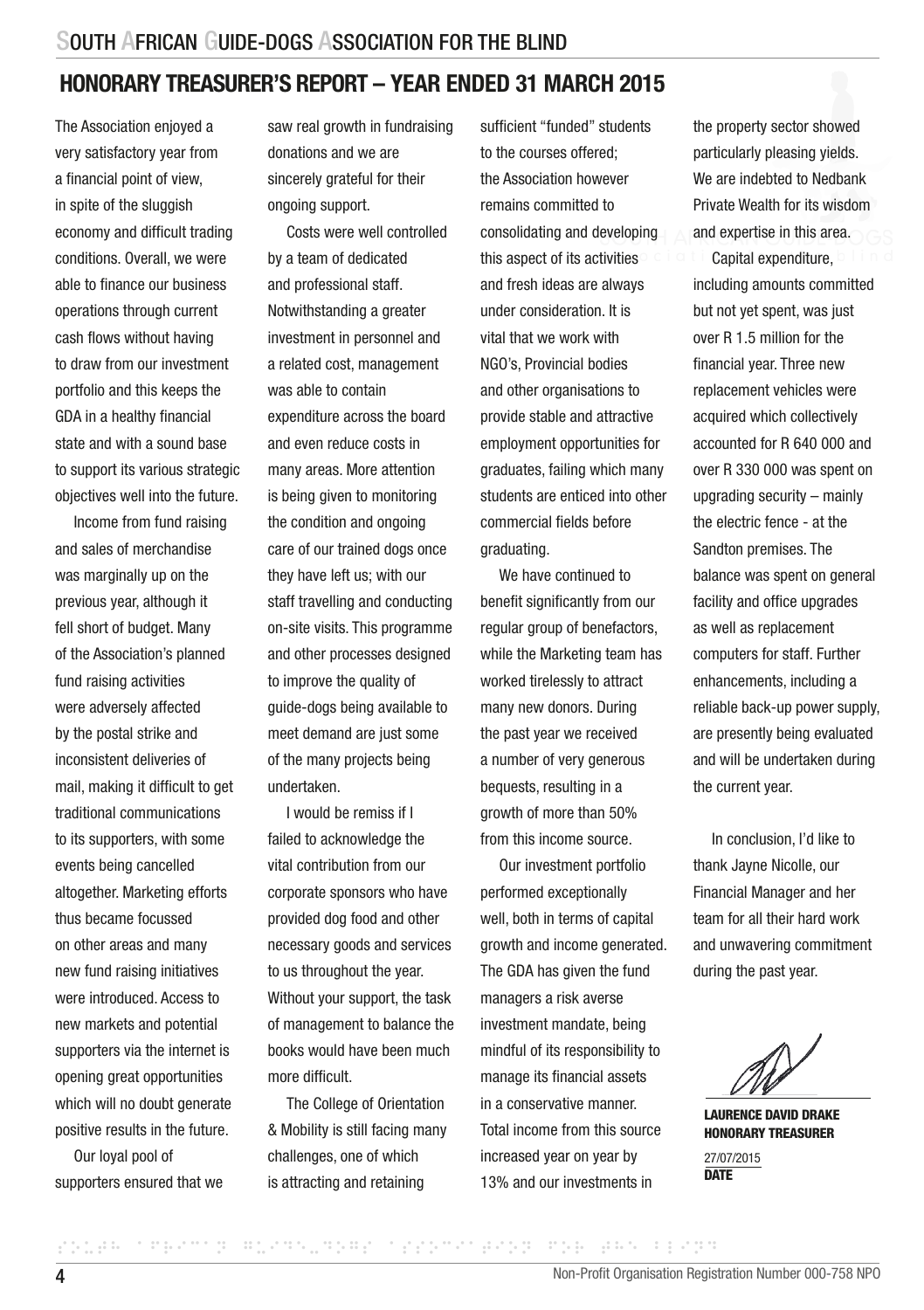

## ANNUAL FINANCIAL STATEMENTS 31<sub>ST</sub> MARCH 2015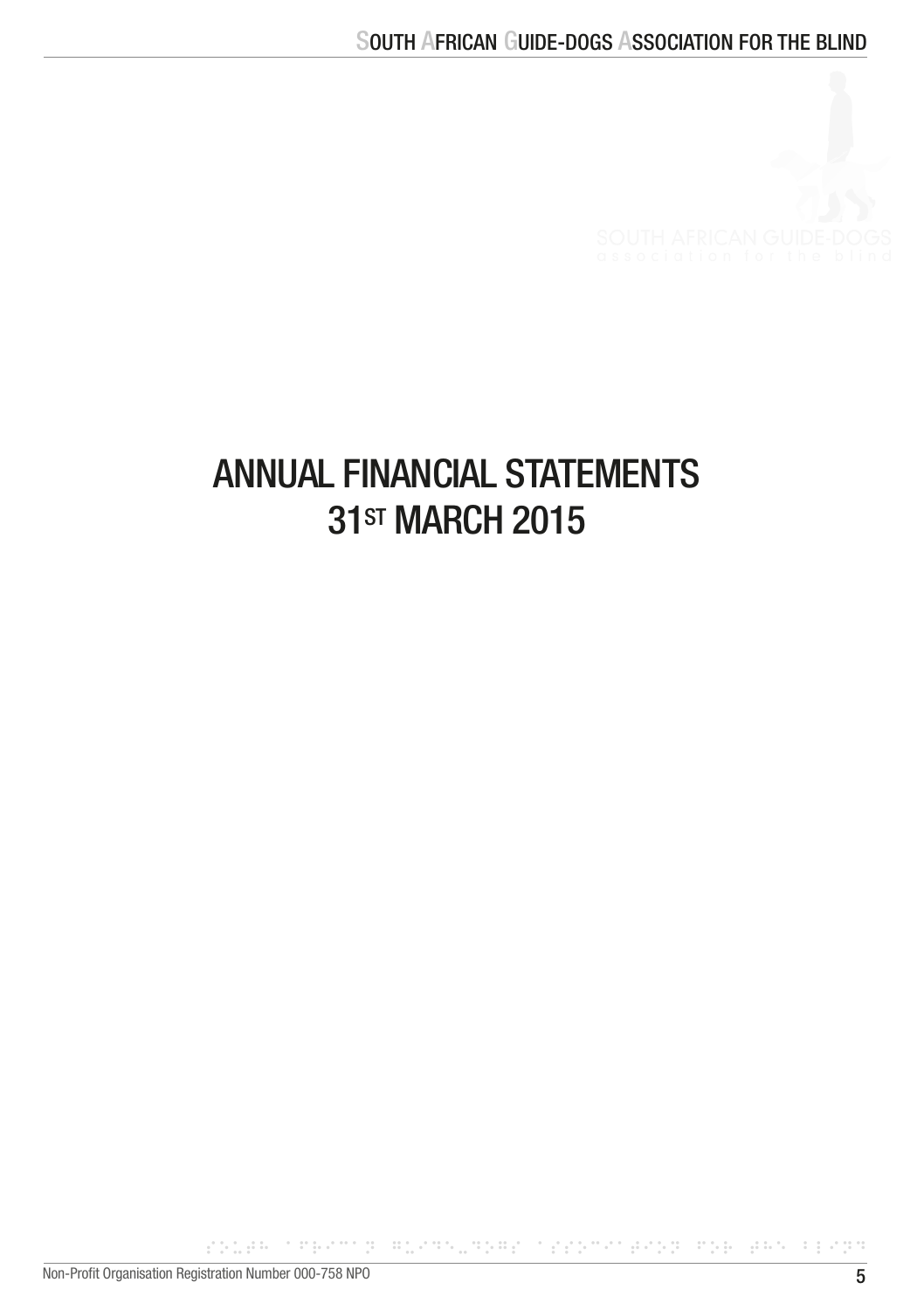| <b>OFFICE BEARERS</b>                                        | <b>Executive Director</b>                                                                                                                                                                                                                               | Gail Glover<br>23 Pentlands Road<br>Blairgowrie                                                |
|--------------------------------------------------------------|---------------------------------------------------------------------------------------------------------------------------------------------------------------------------------------------------------------------------------------------------------|------------------------------------------------------------------------------------------------|
|                                                              | Honorary Chairman                                                                                                                                                                                                                                       | <b>Thomas David Parker</b><br>9 Bryanston Glades<br>41 Banbury Street<br><b>Bryanston West</b> |
|                                                              | <b>Honorary Treasurer</b>                                                                                                                                                                                                                               | Laurence David Drake<br>7 Del Lago, The Willows Estate<br>Pitsani Road<br>Kelland              |
| <b>NATURE OF ASSOCIATION</b>                                 | To promote freedom of movement and<br>independence in visually impaired people,<br>through mobility, by the provision of Guide Dogs<br>and Orientation and Mobility services.                                                                           |                                                                                                |
| <b>AUDITORS</b>                                              | Axiom Registered Accountants and Auditors                                                                                                                                                                                                               |                                                                                                |
| <b>BANKERS</b>                                               | Nedbank Corporate<br>Nedbank Private Wealth                                                                                                                                                                                                             |                                                                                                |
| <b>NON-PROFIT ORGANISATION</b><br><b>REGISTRATION NUMBER</b> | 000-758 NPO                                                                                                                                                                                                                                             |                                                                                                |
| <b>REGISTERED OFFICE</b>                                     | 126 Wroxham Road<br><b>Rietfontein 2IR</b><br>Sandton                                                                                                                                                                                                   |                                                                                                |
| <b>CONTENTS</b><br>7<br>8<br>9<br>10<br>11<br>12             | Report of the Chairman<br>Report of the Auditors<br>Statement of Comprehensive Income<br><b>Statement of Financial Position</b><br>Statement of Changes in Equity<br><b>Statement of Cash Flows</b><br><b>13 - 22</b> Notes to the financial statements |                                                                                                |

#### APPROVAL OF ANNUAL FINANCIAL STATEMENTS

 The annual financial statements set out on pages 7 to 22 were approved by the Executive Committee and are signed on their behalf

**CHAIRMAN** 

**DATE** 27/07/2015

HONORARY TREASURER

**DATE** 27/07/2015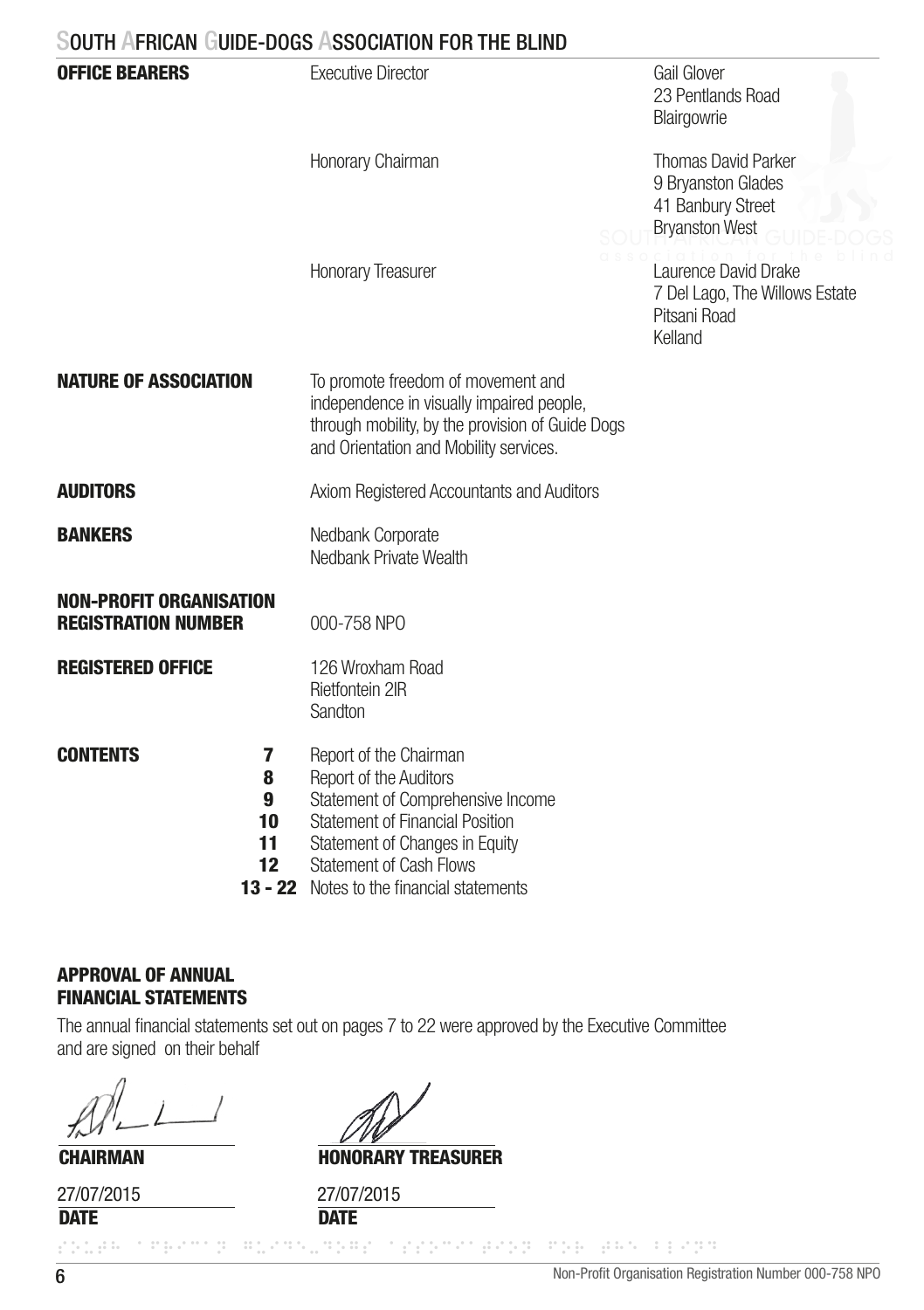#### REPORT OF THE CHAIRMAN OF THE SOUTH AFRICAN GUIDE-DOGS ASSOCIATION FOR THE BLIND FOR THE YEAR ENDED 31 MARCH 2015

The executive committee present their report and the financial statements for the year then ended.

#### NATURE OF BUSINESS

To promote freedom of movement and independence in visually impaired people, through mobility, by the provision of Guide Dogs and Orientation and Mobility services.

#### FINANCIAL RESULTS

The results of operations as well as the financial position for the year are detailed in the attached financial statements.

#### **CAPITAL**

The Association does not have share capital. In the event of the winding up of the Association, the balance of funds available would be transferred to another organisation with similar objectives.

#### FIXED ASSETS

There was no change in the nature of the fixed assets of the Association or in the policy regarding their use.

#### EVENTS SUBSEQUENT TO THE YEAR END

A property (Erf 47 - 6th Avenue, Orange Grove) with a cost of R340 214 was sold for R 750 000 on 9 April 2015. No other material fact or circumstance has occurred since the accounting date and the date of this report.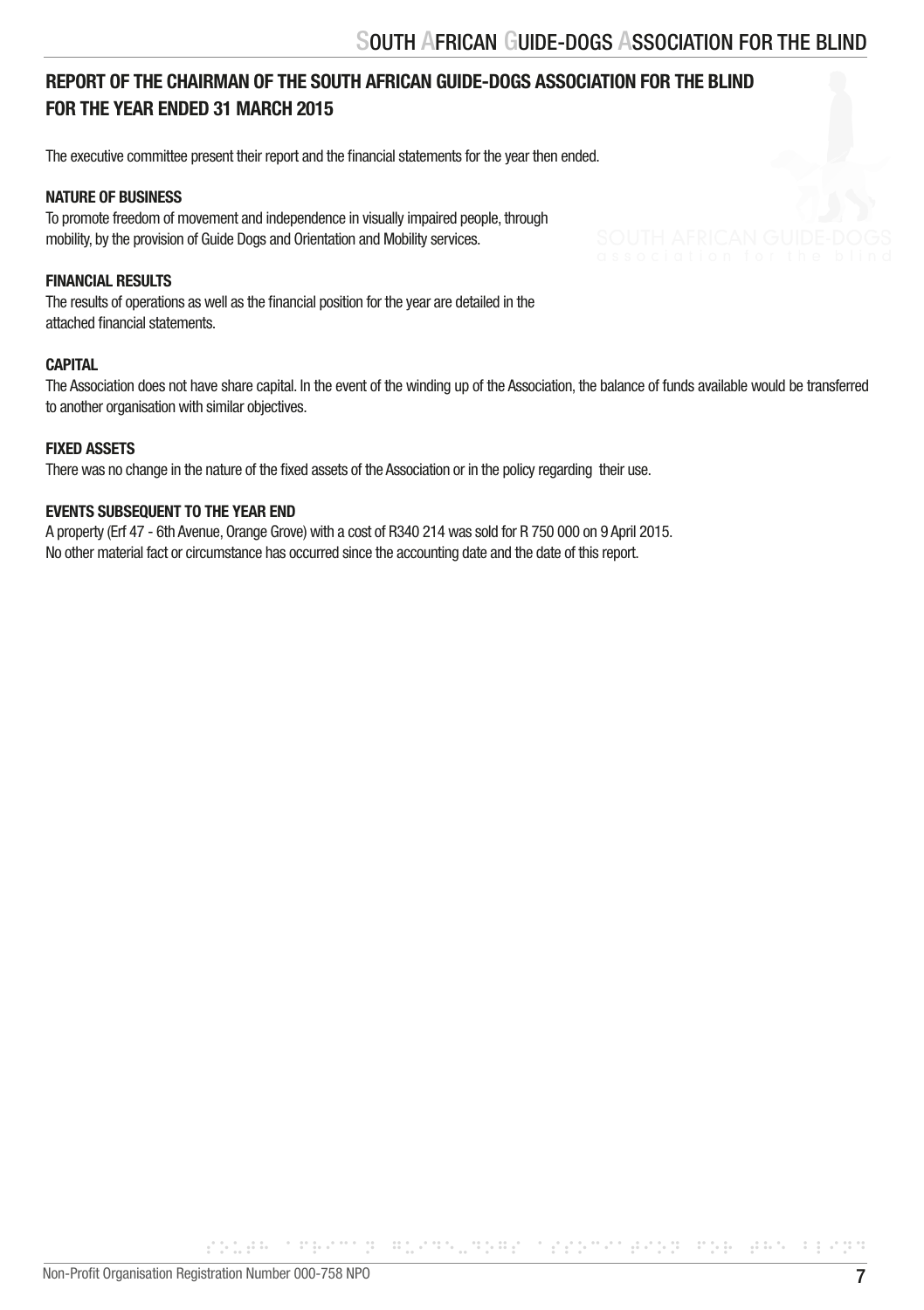#### INDEPENDENT AUDITOR'S REPORT TO THE MEMBERS OF THE SOUTH AFRICAN GUIDE-DOGS ASSOCIATION FOR THE BLIND

#### Report on the Financial Statements

We have audited the financial statements of the South African Guide-Dogs Association for the Blind which comprise the Chairman's Report, the Statement of Financial Position as at 31 March 2015, the Statement of Comprehensive Income, and Statement of Cash Flows for the year then ended, a summary of significant accounting policies and other explanatory notes, as set out on pages 2 to 14.

#### Executive Board's Responsibility for the Financial Statements

The Association's Executive Board is responsible for the preparation and fair presentation of these financial statements in accordance with the requirements of the South African Guide-Dogs Association for the Blind. This responsibility includes: designing, implementing and maintaining internal control relevant to the preparation and fair presentation of financial statements that are free from material misstatement, whether due to fraud or error; selecting and applying appropriate accounting policies; and making accounting estimates that are reasonable in the circumstances.

#### Auditor's Responsibility

Our responsibility is to express an opinion on these financial statements based on

our audit. We conducted our audit in accordance with International Standards on Auditing. Those standards require that we comply with ethical requirements and plan and perform the audit to obtain reasonable assurance whether the financial statements are free from material misstatement.

An audit involves performing procedures to obtain audit evidence about the amounts and disclosures in the financial statements. The procedures selected depend on the auditor's judgement, including the assessment of the risks of material misstatement of the financial statements, whether due to fraud or error. In making those risk assessments, the auditor considers internal control relevant to the entity's preparation and fair presentation of the financial statements in order to design audit procedures that are appropriate in the circumstances, but not for the purpose of expressing an opinion on the effectiveness of the entity's internal control. An audit also includes evaluating the appropriateness of accounting policies used and the reasonableness of accounting estimates made by management, as well as evaluating the overall presentation of the financial statements.

We believe that the audit evidence we have obtained is sufficient and appropriate to provide a basis for our audit opinion.

#### *Income*

The Association, in common with other charitable organisations, receives certain income from public donations and events, the recognition of which, due to its nature, is not susceptible to verification by generally accepted auditing procedures. Therefore, our examination relating to such income was limited to the amount thereof recorded in the financial records.

#### *Opinion*

In our opinion, except for the effects of such adjustments, if any, regarding to matters referred to in the preceding paragraph, the financial statements fairly present, in all material respects. the financial position of the Association at 31 March 2015 and the results of its operations for the year then ended in accordance with the requirements of the South African Guide-Dogs Association for the Blind.

Asum Registered Accordants & Anderton- bel gr

AXIOM REGISTERED ACCOUNTANTS & AUDITORS REGISTERED AUDITOR – DENICE NOELLE CARR (644110) SHOP 7 MAGIC GARDEN CENTRE, ARCONPARK, VEREENIGING DATE DATE DATE

27/07/2015

Vereeniging 27/07/2015

1939 parameter of the angular constants and the bland states as a special states and the bland states and the bland states of the second states of the second states of the second states of the second states of the second s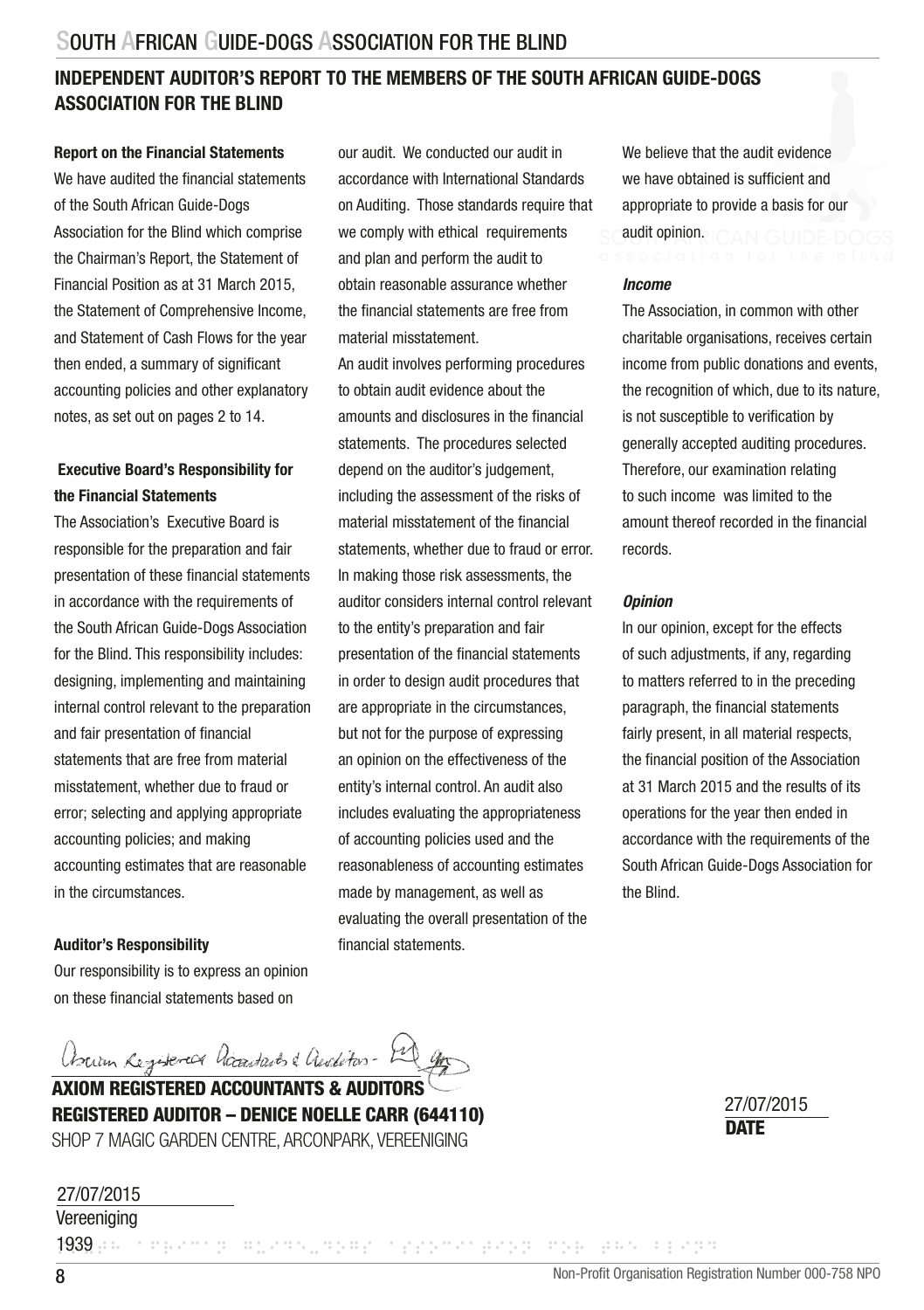### STATEMENT OF COMPREHENSIVE INCOME FOR THE YEAR ENDED 31 MARCH 2015

|                                                                     | 2015       | 2014          |
|---------------------------------------------------------------------|------------|---------------|
| <b>Notes</b><br><b>SUBSCRIPTIONS</b>                                | R          | R<br>17719    |
| 8                                                                   | 20 044     |               |
| 5                                                                   | 17 916 131 | 16 882 568    |
| <b>OTHER INCOME</b><br>soui                                         |            |               |
| Fundraising from donations                                          | 11 233 826 | 10 185 296    |
| Fundraising from events                                             | 957 361    | 1 002 233     |
| College of Orientation and Mobility Training income                 | 314826     | 136 374       |
| Donation National Lottery                                           |            |               |
| Sale of dogs                                                        | 55 863     | 12613         |
| Trading activities                                                  | (47592)    | 193872        |
| Dividend revenue<br>6                                               | 4 388 934  | 2515497       |
| Interest received<br>6                                              | 787 198    | 2055697       |
| Rental income                                                       | 225715     | 205 854       |
| Sundry income                                                       |            | 575 132       |
| <b>EXPENDITURE</b>                                                  | 20 243 417 | 20 769 873    |
| Depreciation, amortisation and impairments                          | 419 052    | 356 158       |
| Fundraising expenses                                                | 2 201 685  | 2 044 802     |
| Administration expenses                                             | 5464722    | 5742538       |
| Fleet expenses                                                      | 453734     | 451 386       |
| Kennel expenses                                                     | 2736553    | 2821517       |
| Training Centre Johannesburg expenses                               | 3764218    | 3651256       |
| Training Centre Cape Town expenses                                  | 935 497    | 968 106       |
| House & Grounds Johannesburg expenses                               | 944 565    | 943 910       |
| House & Grounds Cape Town expenses                                  | 410 842    | 454 642       |
| College & Orientation and Mobility Johannesburg                     | 2 804 015  | 3 2 2 3 1 2 1 |
| Loss on disposal of assets                                          | 108 534    | 112 437       |
|                                                                     |            |               |
| <b>OPERATING (LOSS) / PROFIT FOR THE YEAR</b>                       | (2307242)  | (3869586)     |
| Finance costs                                                       |            | (9)           |
| (LOSS) / PROFIT FOR THE YEAR                                        | (2307242)  | (3869595)     |
| <b>OTHER COMPREHENSIVE INCOME</b><br>5                              | 8 203 474  | 5 239 567     |
|                                                                     |            |               |
| Bequests received                                                   | 7 933 474  | 5 109 567     |
| Contribution from The John and Esther Ellerman Memorial Trust<br>16 | 270 000    |               |
| <b>Contribution from SAGA Trust</b>                                 |            | 130 000       |
| <b>NET SURPLUS FOR THE YEAR</b>                                     | 5 896 232  | 1 369 972     |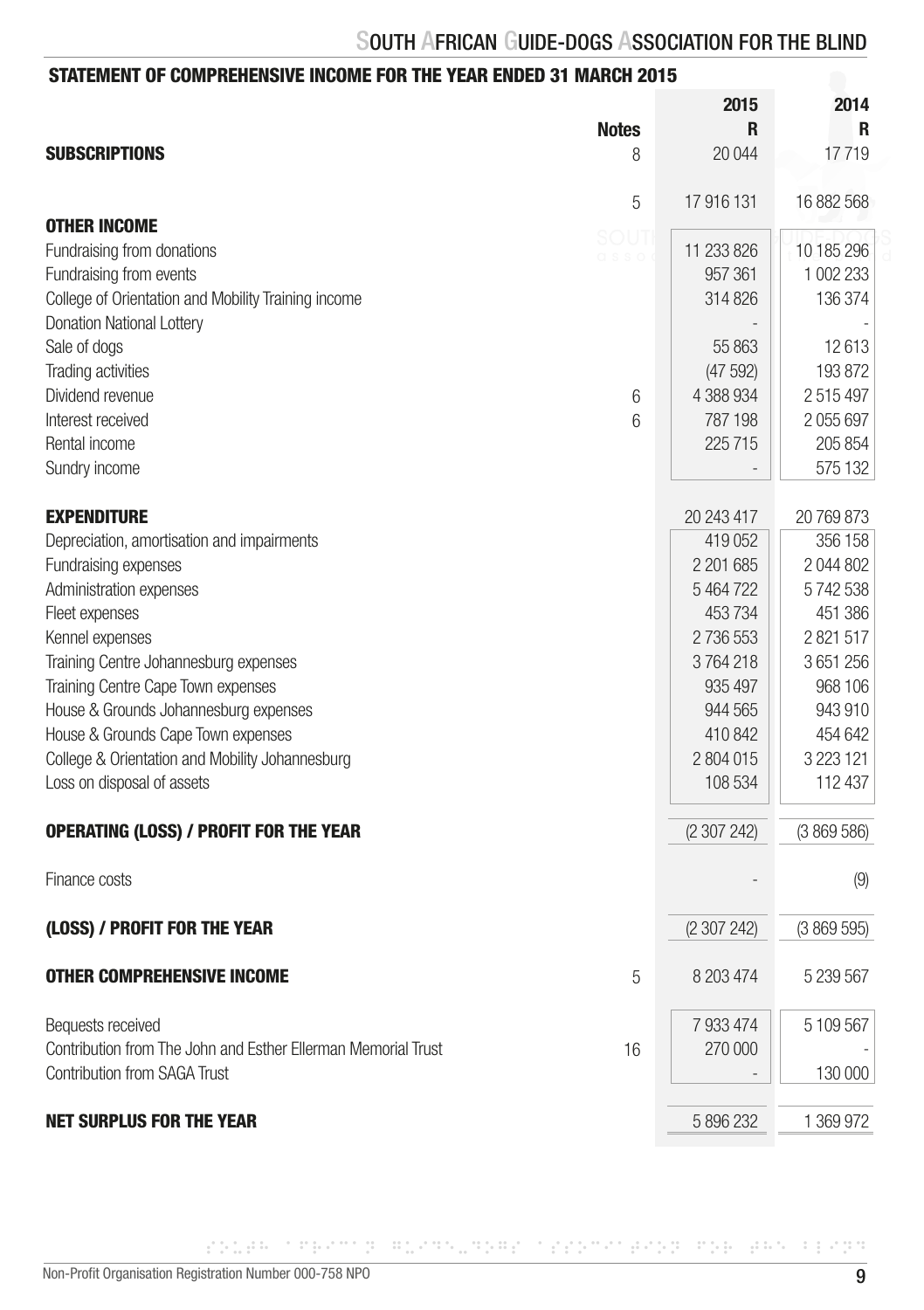### STATEMENT OF FINANCIAL POSITION AT 31 MARCH 2015

| <b>Notes</b>                                                      | 2015<br>R                     | 2014<br>R                       |
|-------------------------------------------------------------------|-------------------------------|---------------------------------|
| <b>ASSETS</b>                                                     |                               |                                 |
| <b>Non-current assets</b>                                         | 120 740 499                   | 98 490 274                      |
| Financial assets<br>10<br>Property, plant and equipment<br>9      | 104 226 468<br>16 514 031     | 82 904 536<br>15 585 738        |
| <b>Current assets</b>                                             | 1699729                       | 2 124 945                       |
| Inventories<br>Trade and other receivables<br>11<br>Cash and bank | 109 996<br>692 198<br>897 535 | 171 800<br>791 585<br>1 161 560 |
| <b>TOTAL ASSETS</b>                                               | 122 440 228                   | 100 615 219                     |
|                                                                   |                               |                                 |
| <b>EQUITY AND LIABILITIES</b>                                     |                               |                                 |
| <b>Capital and reserves</b>                                       | 119 798 320                   | 99 326 629                      |
| Accumulated funds<br>Revaluation reserve                          | 89 008 130<br>30 790 190      | 76 792 003<br>22 534 626        |
| <b>Current liabilities</b>                                        |                               |                                 |
| Trade and other payables<br>12                                    | 2641908                       | 1 288 590                       |
| <b>TOTAL EQUITY AND LIABILITIES</b>                               | 122 440 228                   | 100 615 219                     |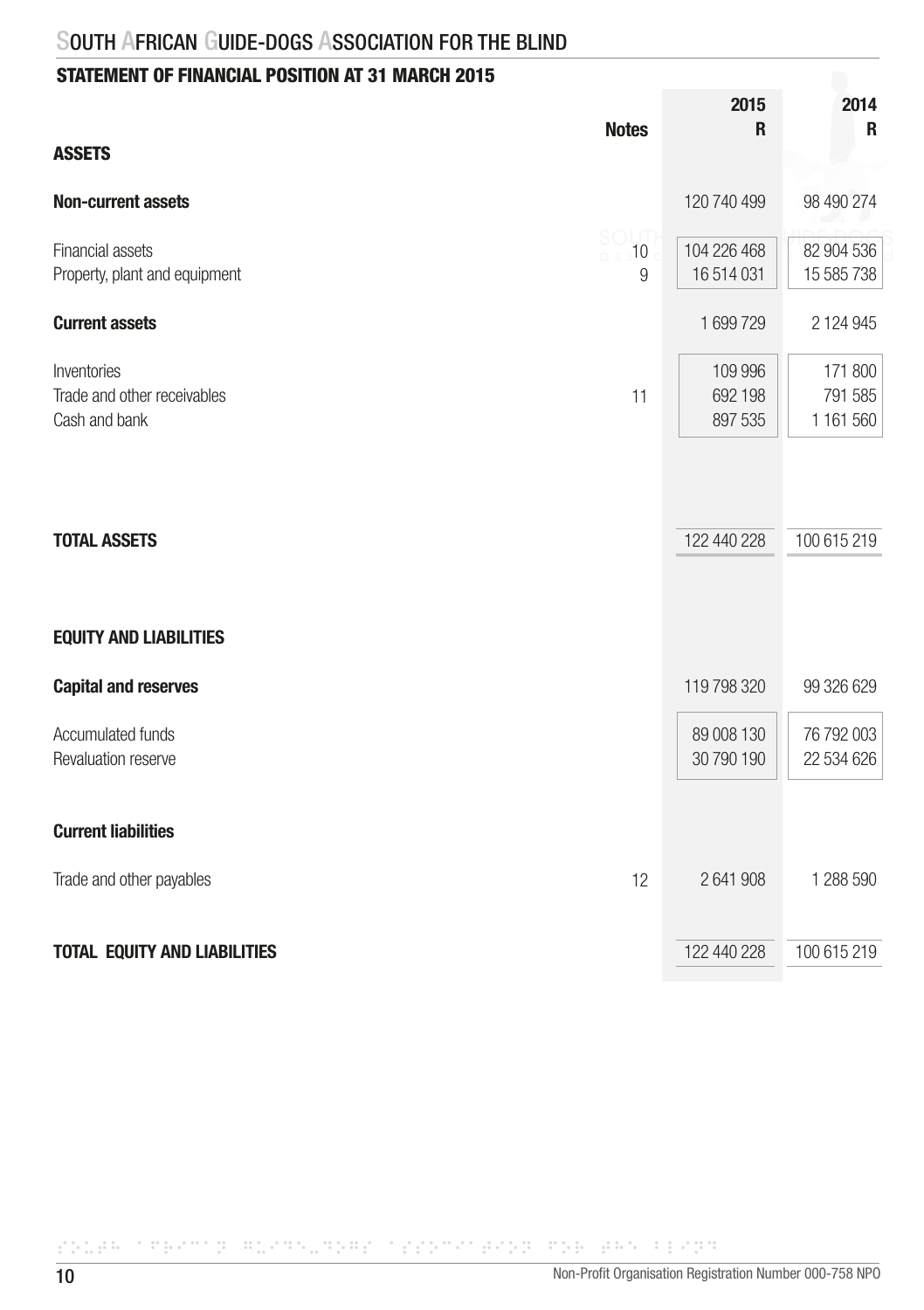| STATEMENT OF CHANGES IN EQUITY FOR THE YEAR ENDED 31 MARCH 2015 |              |                                           |                                          |                   |
|-----------------------------------------------------------------|--------------|-------------------------------------------|------------------------------------------|-------------------|
|                                                                 | <b>Notes</b> | <b>Accumulated</b><br><b>surplus</b><br>R | <b>Revaluation</b><br>of investment<br>R | <b>Total</b><br>R |
| Balance at 31 March 2012                                        |              | 65 084 205                                | 15 864 495                               | 80 948 700        |
| Net deficit for the year                                        |              | (5146696)                                 |                                          | (5146696)         |
| Revaluation reserve                                             |              |                                           | 11 227 983                               | 11 227 983        |
| Bequests / Contributions for the year                           |              | 4716191                                   |                                          | 4716191           |
| Property donations for the year                                 |              | 250 000                                   |                                          | 250 000           |
| Net profit on disposal of financial assets                      |              | 2 362 634                                 |                                          | 2 362 634         |
| Balance at 31 March 2013                                        |              | 67 266 334                                | 27 092 478                               | 94 358 812        |
| Net deficit for the year                                        |              | (3869593)                                 |                                          | (3869593)         |
| Revaluation reserve                                             |              |                                           | (4 557 852)                              | (4557852)         |
| Bequests / Contributions for the year                           | 5            | 5 239 567                                 |                                          | 5 239 567         |
| Property donations for the year                                 |              |                                           |                                          |                   |
| Net profit on disposal of financial assets                      | 5/6          | 8 155 695                                 |                                          | 8 155 695         |
| Balance at 31 March 2014                                        |              | 76 792 003                                | 22 534 626                               | 99 326 629        |
| Net deficit for the year                                        |              | (2 307 242)                               |                                          | (2307242)         |
| Revaluation reserve                                             |              |                                           | 8 255 564                                | 8 255 564         |
| Bequests / Contributions for the year                           | 5            | 8 203 474                                 |                                          | 8 203 474         |
| Property donations for the year                                 |              |                                           |                                          |                   |
| Net profit on disposal of financial assets                      | 5/6          | 6 319 895                                 |                                          | 6 319 895         |
| Balance at 31 March 2015                                        |              | 89 008 130                                | 30 790 190                               | 119 798 320       |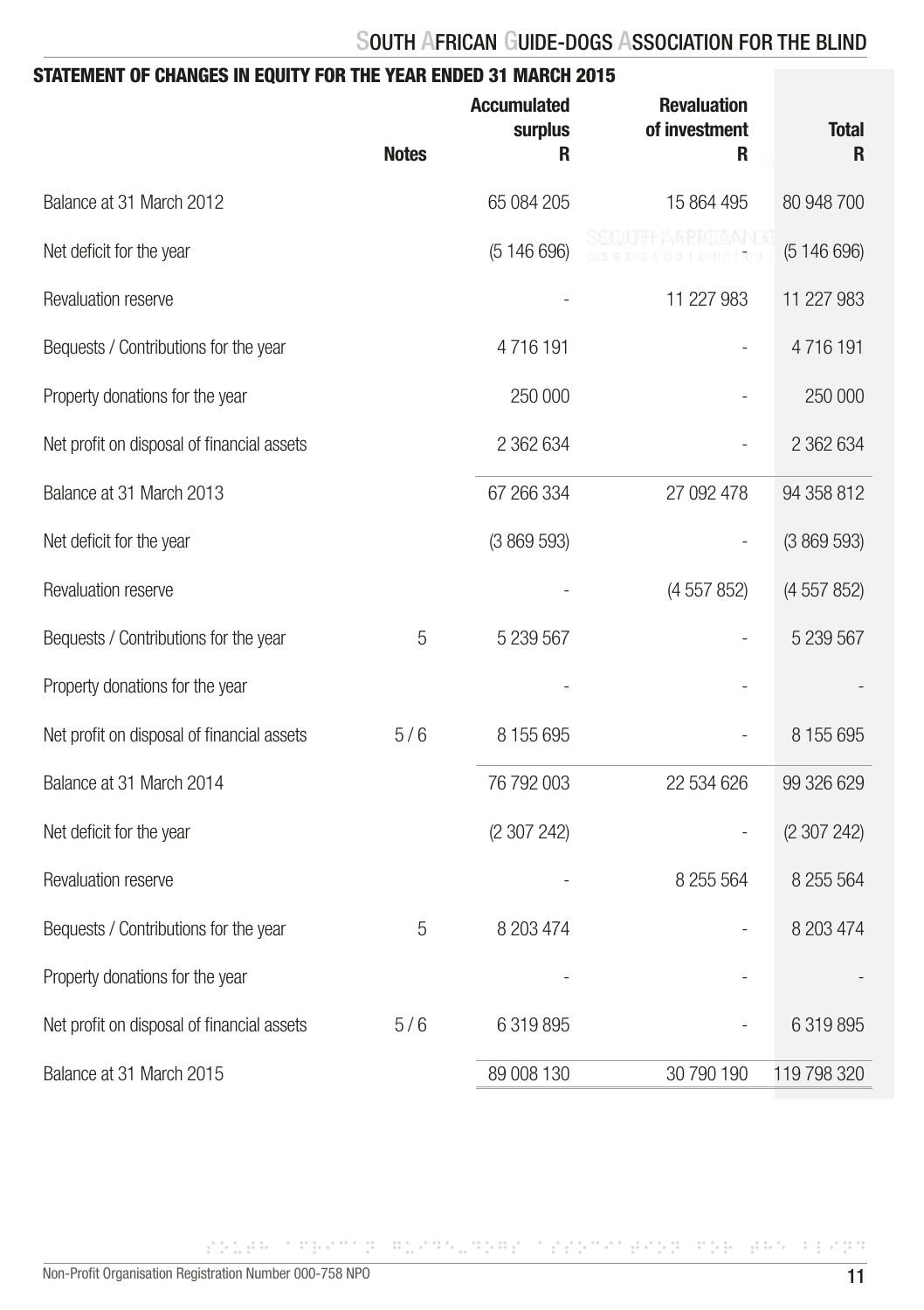### STATEMENT OF CASH FLOWS FOR THE YEAR ENDED 31 MARCH 2015

| <b>Notes</b>                                                                                                                                     | 2015<br>R                          | 2014<br>R                          |
|--------------------------------------------------------------------------------------------------------------------------------------------------|------------------------------------|------------------------------------|
| <b>CASH FLOWS FROM OPERATING ACTIVITIES</b>                                                                                                      | 6 0 54 748                         | 4 4 4 9 2 4 1                      |
| Cash generated by operations<br>Finance Costs<br>Income from Investments<br>13,1                                                                 | (5441279)                          | (8 277 639)<br>(9)                 |
|                                                                                                                                                  | 11 496 027                         | 12 726 889                         |
| CASH FLOWS FROM INVESTING ACTIVITIES                                                                                                             | (14522247)                         | (9463484)                          |
| Additions to property, plant and equipment<br>Decrease / (Increase) in financial assets<br>Proceeds on disposal of property, plant and equipment | (1919996)<br>(13066368)<br>464 117 | (984 804)<br>(8711 193)<br>232 513 |
| CASH FLOWS FROM BEQUEST ACTIVITIES                                                                                                               | 8 203 474                          | 5 239 567                          |
| Bequests / Contributions received during the year<br>Property donations received for the year                                                    | 8 203 474                          | 5 239 567                          |
| NET INCREASE/(DECREASE) IN CASH AND CASH EQUIVALENTS                                                                                             | (264025)                           | 225 324                            |
| CASH AND CASH EQUIVALENTS AT THE BEGINNING OF THE YEAR<br>CASH AND CASH EQUIVALENTS AT THE END OF THE YEAR                                       | 1 161 560                          | 936 236                            |
|                                                                                                                                                  | 897 535                            | 1 161 560                          |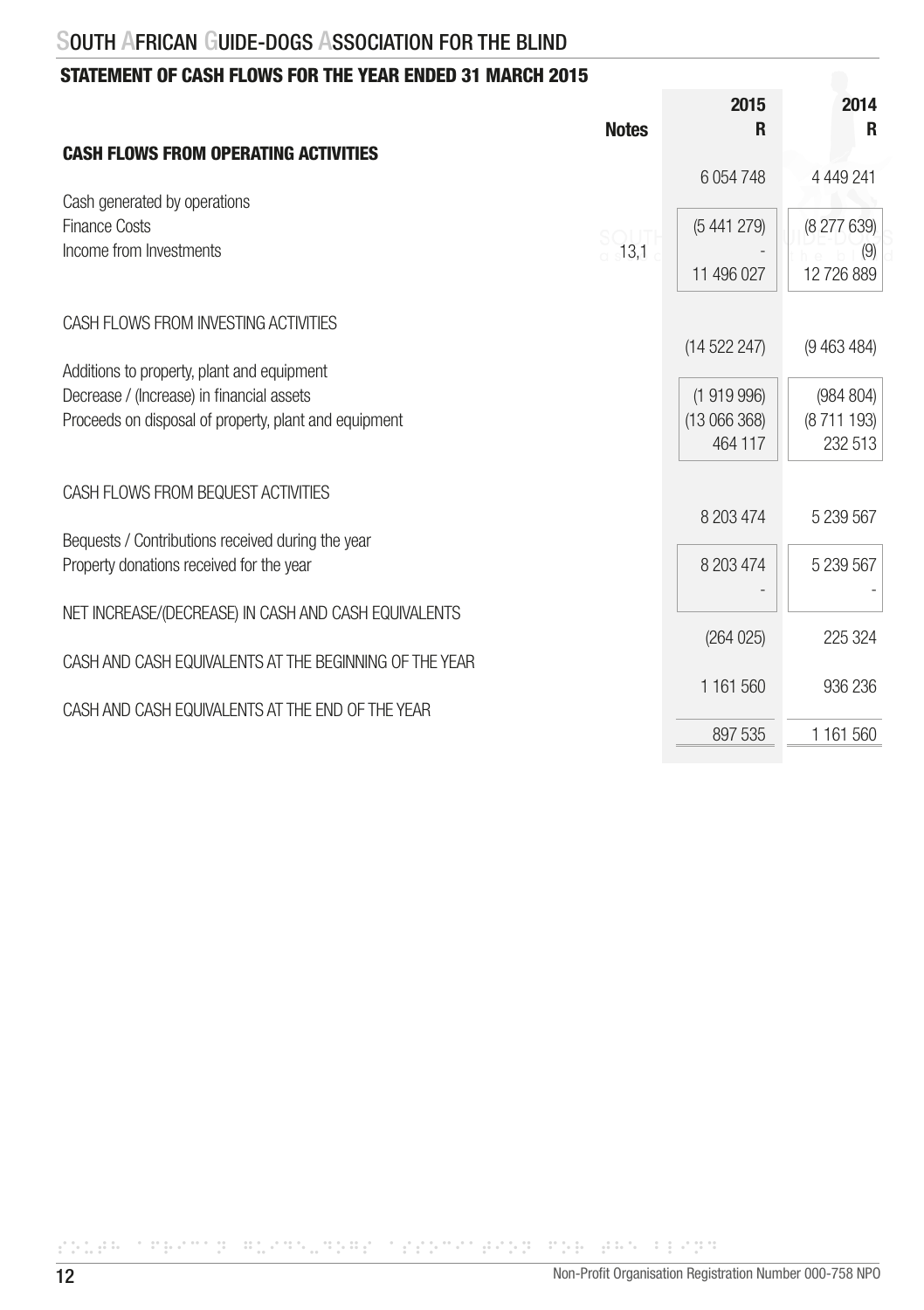#### NOTES TO THE FINANCIAL STATEMENTS FOR THE YEAR ENDED 31 MARCH 2015

#### 1. ACCOUNTING POLICIES

 The annual financial statements, as set out on pages 5 - 12 are prepared on the historical cost basis with the exception of investments as detailed in note 1.4 and incorporate the following principal accounting policies which are consistent with those applied in the previous year.

The financial statements are prepared on the going concern basis.

#### 1.1 Financial instruments

#### *Initial recognition*

 The Association classifies financial instruments, or their component parts, on initial recognition as a financial asset, a financial liability or an equity instrument in accordance with the substance of the contractual arrangement.

 Financial assets and financial liabilities are recognised on the Association's statement of financial position when the Association becomes party to the contractual provisions of the instrument.

#### *Financial assets*

The Association classifies its financial assets into the following categories:

- held-to-maturity financial assets;
- available-for-sale financial assets; and
- financial assets at fair value through profit and loss.

 The classification is dependent on the purpose for which the financial asset is acquired. Management determines the classification of its financial assets at the time of the initial recognition and re-evaluates such designation at least at each reporting date.

 Financial assets are recognised on transaction date when the Association becomes a party to the contracts and thus obtains rights to receive economic benefits and are derecognised when these rights no longer exist. Financial assets are stated initially on transaction date at fair value including transaction costs.

 Held-to-maturity financial assets are subsequently stated at amortised cost using the effective interest rate method. Available-for-sale financial assets are subsequently stated at fair value at the reporting date.

 Unrealised gains and losses arising from revaluation of available-for-sale financial assets are recognised as other comprehensive income and included in the investment fair value reserve. On disposal or impairment of available-for-sale financial assets, cumulative unrealised gains and losses previously recognised in other comprehensive income are included respectively in determining the profit or loss on disposal of, or impairment charge relating to, that financial asset, which is recognised in the income statement.

 Financial assets at fair value through profit and loss are financial assets held for trading. A financial asset is classified in this category if acquired principally for the purpose of selling in the short-term. Assets in this category are classified as current assets.

#### *Financial liabilities*

 Debt, which constitutes a financial liability, includes short-term and long-term debt. Debt is initially recognised at fair value, net of transaction costs incurred and is subsequently stated at amortised cost.

 Debt is classified as short-term unless the entity has an unconditional right to defer settlement of the liability for at least twelve months after the reporting date. Debt is derecognised when the obligation in the contract is discharged, cancelled or has expired. Premiums or discounts arising from the difference between the fair value of debt raised and the amount repayable at maturity date are charged to the income statement as finance expenses based on the effective interest rate method.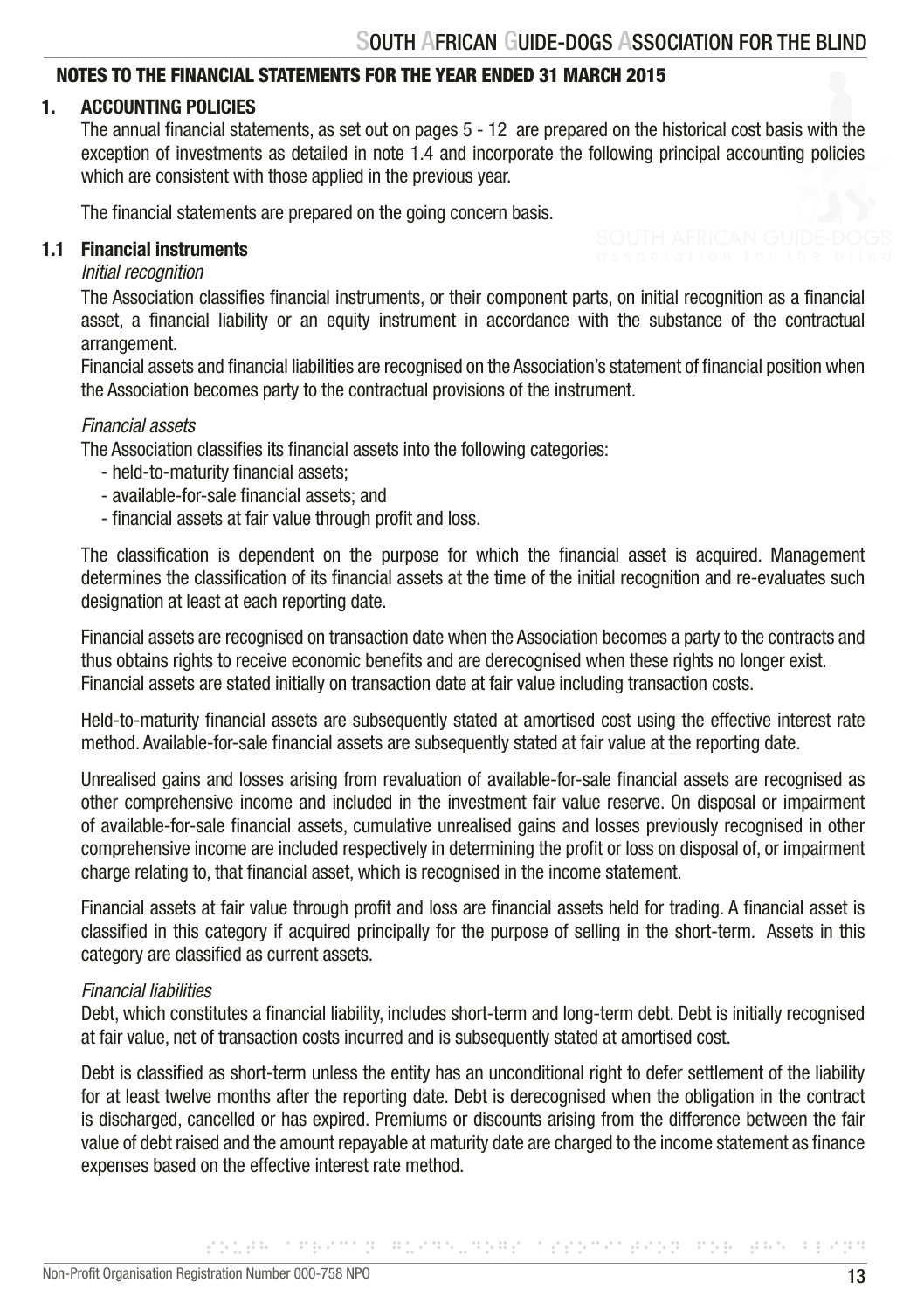#### 1.2 Property and equipment

Equipment is stated at cost less accumulated depreciation and any impairment in value. Depreciation is calculated on a straight line basis over the estimated useful life of the asset as follows:

 10% Vehicles 20% Furniture & Fittings 12,5% Software 12,5% Computer Equipment 16,67% Equipment 10% College of Orientation Library Land and buildings are not depreciated nor subject to impairment and are stated at cost or bequeathed value.

 The carrying values of assets are reviewed for impairment when events or changes in circumstances indicate that the carrying value may not be recoverable. If any such indication exists and where the carrying values exceed the estimated recoverable amount, the assets or cash-generating units are written down to their recoverable amount.

 An item of equipment is derecognised upon disposal or when no future economic benefits are expected to arise from the continued use of the asset. Any gain or loss arising on derecognition of the asset (calculated as the difference between the net disposal proceeds and the carrying amount of the item) is included in the statement of comprehensive income in the year the item is derecognised.

#### 1.3 Investments

 All investments are initially recognised at cost. Listed shares are recognised as available-for-sale, which are measured at fair value, with unrealised gains and losses recognised as a separate component of equity, until the investment is sold. Fair value of investments are determined by reference to JSE quoted market bid prices.

#### 1.4 Accumulated funds

All income and expenditure of a revenue nature is accounted for in the statement of comprehensive income.

#### 1.5 Employee Benefits

#### *Post-retirement benefits*

 Post retirement benefits are made up of those obligations which the Association has towards current or past employees.

#### *Defined contribution plans*

 Contributions in respect of defined contribution plans are recognised as an expense in the year to which they relate.

#### 1.6 Provisions

 Provisions are recognised where the Association has a present legal or constructive obligation as a result of a past event, a reliable estimate of the obligation can be made and it is probable that an outflow of resources embodying economic benefits will be required to settle the obligation.

 Long-term provisions are determined by discounting the expected future cash flows to their present value. The increase in discounted long-term provisions as a result of the passage of time is recognised as a finance expense in the statement of comprehensive income.

#### 1.7 Revenue

 *Donations, Sponsorships, Course fees, Events, Trading and Subscriptions*  Revenue from donations, sponsorships, course fees and subscriptions are recognized when cash is received and it stated at net of direct costs incurred.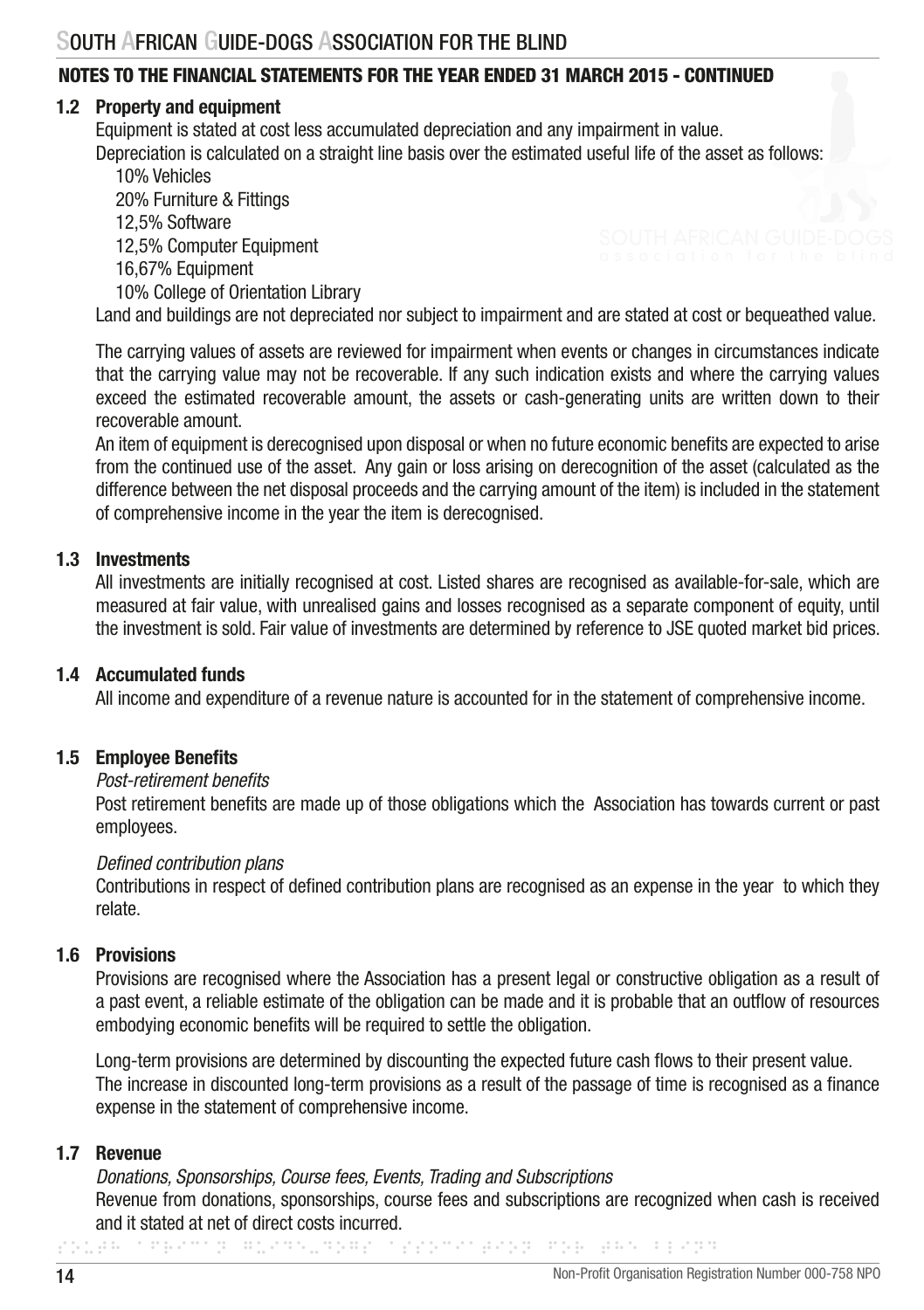*Interest and Dividends*

Interest is recognized on the accrual basis. Dividends are recognized when these are received.

#### *Profit and loss on disposal of financial assets*

 On disposal of financial assests the profit and loss made is stated directly in equity under the statement of changes in equity.

#### 1.8 Bequests

Bequests received are credited to accumulated funds.

#### 2. TAXATION

 The Association is an approved Public Benefit Organisation and is exempt from normal tax in terms of section 30 of the Income Tax Act.

#### 3. KEY ESTIMATES AND JUDGEMENTS

 Estimates and judgements are continually evaluated and are based on historical experience and other factors, including expectations of future events that are believed to be reasonable under the circumstances.

 The Association makes estimates and assumptions concerning the future. The resulting accounting estimates will, by definition, seldom equal the related actual results. The estimates and assumptions that have a significant risk of causing a material adjustment to the carrying amounts of assets and liabilities within the next financial year are discussed below:

 - Depreciation is influenced by useful life and residual value estimations. Any change in Management's estimates of residual values and useful lives would impact the depreciation charge.

#### 4. DEFINITIONS

#### 4.1 Cash and cash equivalents

 The cash and cash equivalents amounts disclosed in the cash flow statement comprise cash on hand, deposits held on call with banks and highly liquid investments that are readily convertible to known amounts of cash and are subject to insignificant changes in value.

#### 4.2 Financial instruments

#### 4.2.1 Financial asset

Cash or cash equivalents, a right to receive cash, an equity instrument or a right to exchange a financial instrument under favourable conditions.

#### 4.2.2 Financial liability

 A contractual obligation to pay cash or transfer other benefits or an obligation to exchange a financial instrument under unfavourable conditions. This includes debt.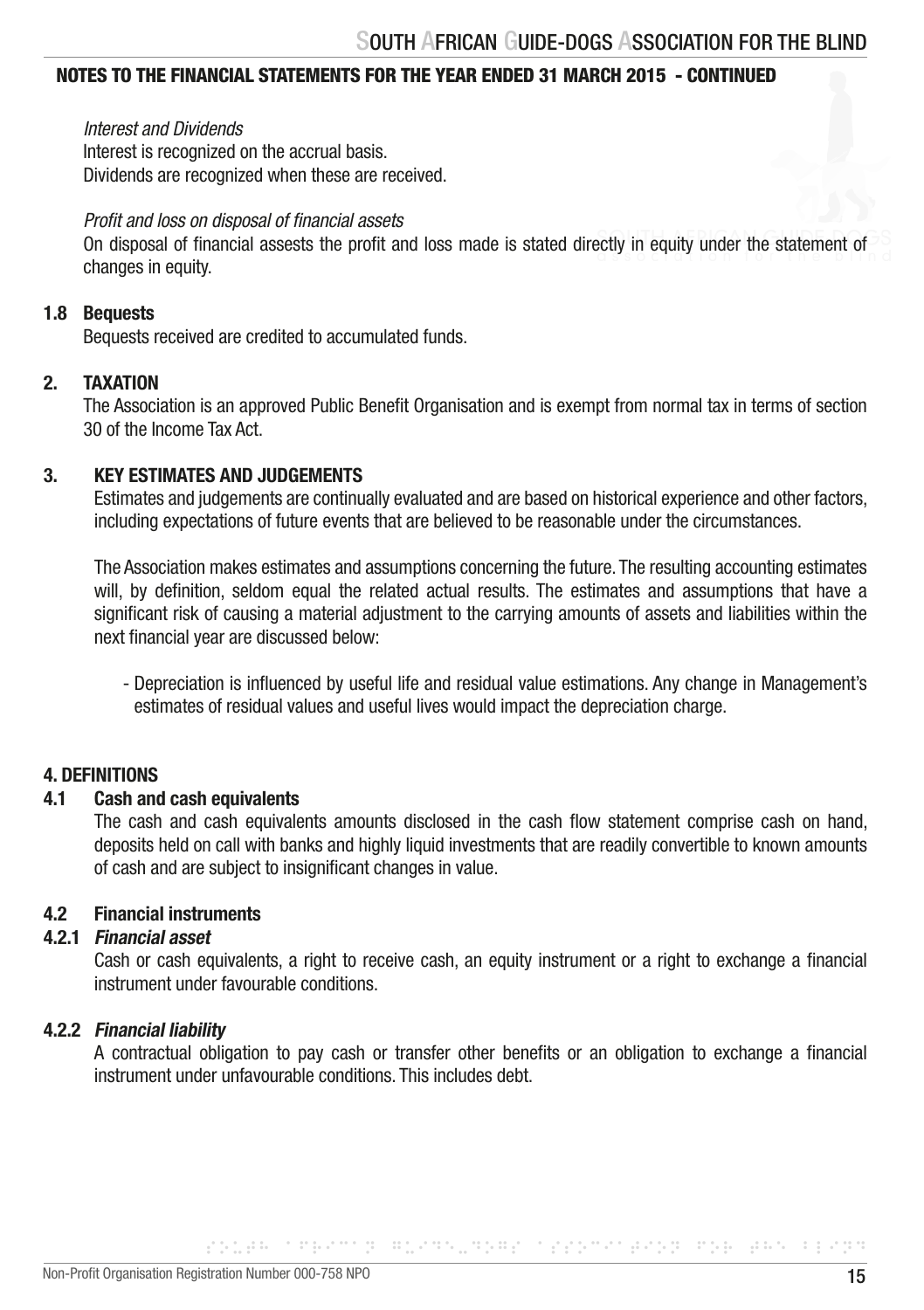#### 4.2.3 Loans and receivables

- A financial asset with fixed or determinable repayments that are not quoted in an active market, other than: - a derivative instrument; or
	- an available-for-sale financial asset.

#### 4.2.4 Available-for-sale financial asset

 A financial asset that has been designated as available-for-sale or a financial asset other than those classified as loans and receivables, held-to-maturity investments or derivative instruments. An investment intended to be held for an indefinite period of time, which may be sold in response to needs for liquidity or changes in interest rates, is classified as a non-current available-for-sale financial asset.

#### 4.2.5 Transaction date

The date an entity commits itself to purchase or sell a financial instrument.

#### 4.2.6 Effective interest rate

 The derived rate that discounts the expected future cash flows to the current net carrying amount of the financial asset or financial liability.

|                                              | 2015<br>R  | 2014<br>R  |
|----------------------------------------------|------------|------------|
| <b>5. REVENUE</b>                            |            |            |
| Total revenue comprises:                     |            |            |
| - Donations and Sponsorships                 | 11 233 826 | 10 185 296 |
| - Fundraising and other                      | 1 506 173  | 1589719    |
| - Investment income                          | 5 176 132  | 4 571 194  |
|                                              | 17 916 131 | 16 346 209 |
| - Subscriptions                              | 20 044     | 17719      |
| - Bequests / Contributions for the year      | 8 203 474  | 5 239 567  |
| - Net profit on disposal of financial assets | 6 319 895  | 8 155 695  |
|                                              | 32 459 544 | 29 759 190 |

SOUTH AFRICAN GUIDE-DOGS ASSOCIATION FOR THE BLIND FOR THE BLIND FOR THE BLIND FOR THE BLIND FOR THE BLIND FOR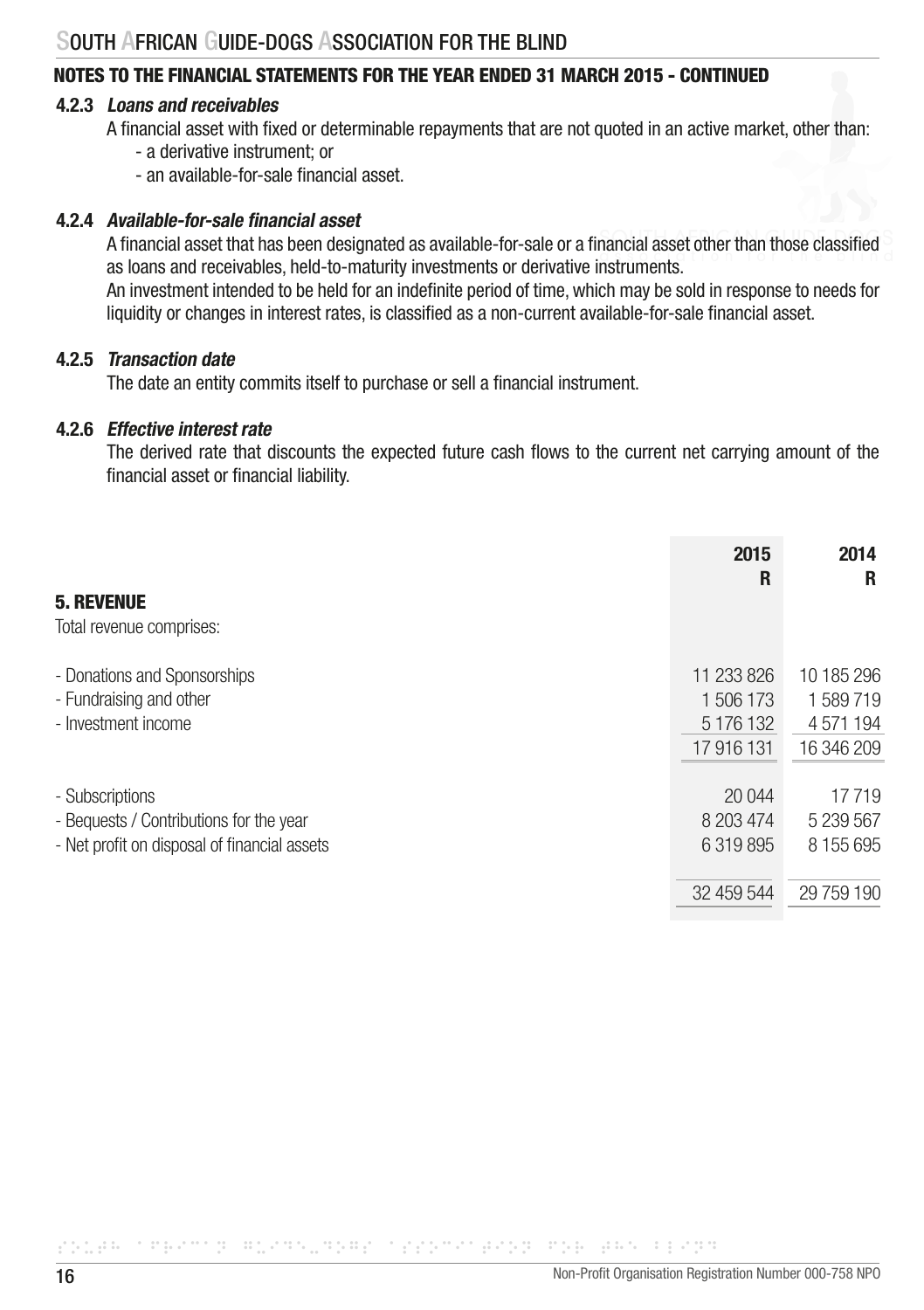|                                                                              | 2015<br>R  | 2014<br>R  |
|------------------------------------------------------------------------------|------------|------------|
| <b>6. INCOME FROM INVESTMENTS</b><br>Dividends - listed shares               | 4 388 934  | 2515497    |
| Interest                                                                     | 787 198    | 2 055 697  |
| Loss on sale of investments                                                  | (126 853)  | (99 298)   |
| Profit on sale of investments                                                | 6 446 748  | 8 254 993  |
|                                                                              | 11 496 027 | 12 726 889 |
|                                                                              |            |            |
| <b>7. OPERATING COSTS</b>                                                    |            |            |
| Operating costs include:                                                     | 47 114     | 46 240     |
| Audit fees                                                                   | 40 280     | 39 280     |
| - Current year                                                               | 3780       | 3780       |
| - Accounting Fees                                                            | 3054       | 3 1 8 0    |
| - Other Expenses                                                             |            |            |
| Key Management - Salary (excl employer contributions)                        | 3 002 580  | 3 608 148  |
| - Number of key manangement employed during the year                         | 6          | 6          |
| Depreciation - Furniture and fittings                                        | 49614      | 43 646     |
| - Motor vehicles                                                             | 193 066    | 156 550    |
| - Equipment                                                                  | 97 600     | 79 483     |
| - Computers                                                                  | 66 265     | 63 851     |
| - Software                                                                   | 7463       | 7588       |
| - College of Orientation Library                                             | 5042       | 5041       |
| <b>Staff Costs</b>                                                           |            |            |
| - Salaries and wages (excl Key Management)                                   | 9 369 162  | 8 886 356  |
| - Contributions to retirements funds                                         | 1 454 713  | 1 028 655  |
| - Medical aid contributions                                                  | 900 976    | 885 582    |
| - Average number of employees employed during the year (excl Key Management) | 55         | 54         |
|                                                                              |            |            |
|                                                                              | 2015       | 2014       |
|                                                                              | #          | #          |
| <b>8. MEMBERSHIP</b>                                                         |            |            |
|                                                                              |            |            |

| Annual | 59 | 228        |
|--------|----|------------|
| Life   | 99 | 70<br>11 L |
|        | 60 | 56         |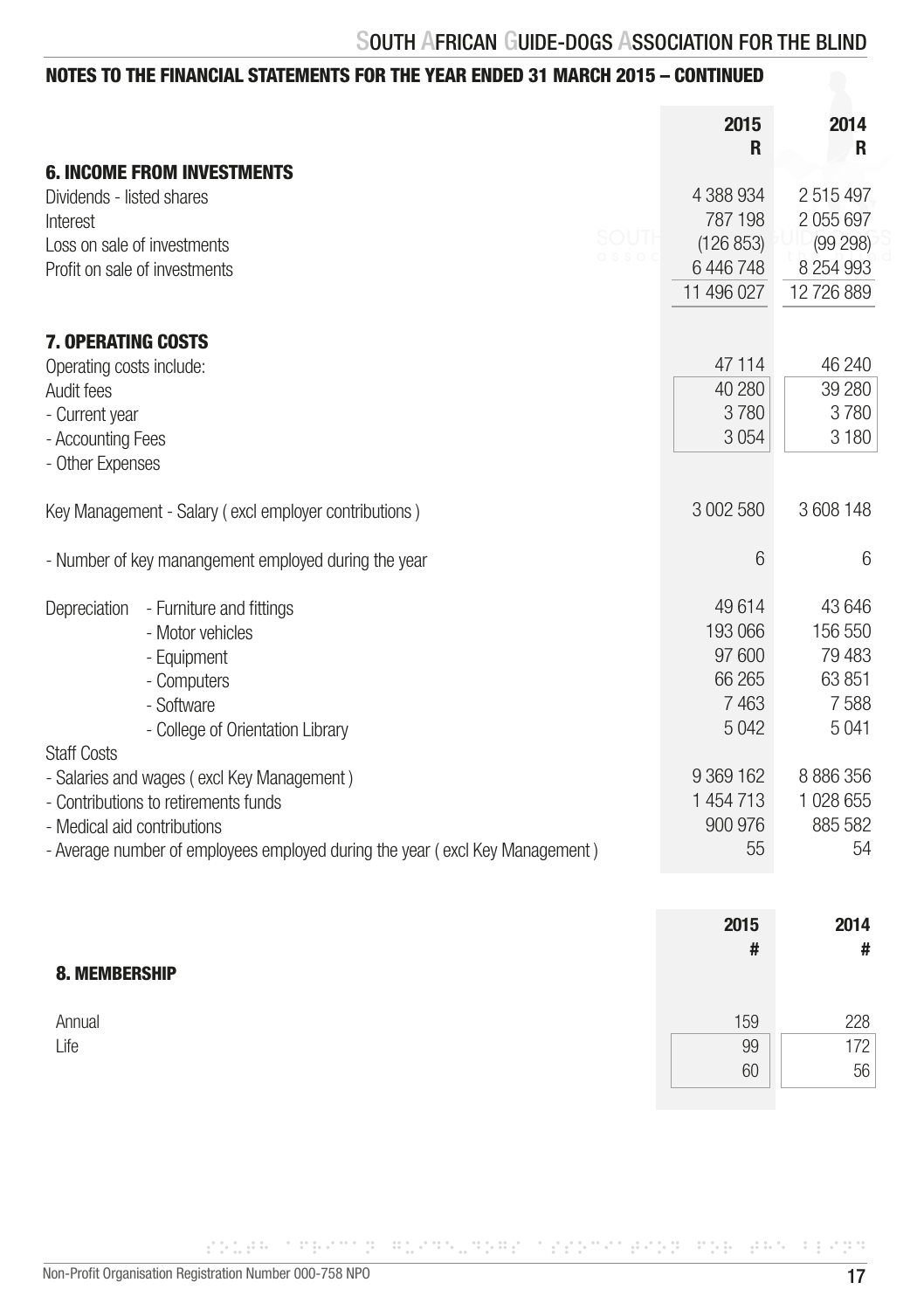#### 9. PROPERTY, PLANT AND EQUIPMENT

|                                       |            | 2015                |                 |            | 2014                |                 |
|---------------------------------------|------------|---------------------|-----------------|------------|---------------------|-----------------|
|                                       | Cost       | <b>Accumulated</b>  | <b>Carrying</b> | Cost       | Accumulated         | <b>Carrying</b> |
|                                       |            | <b>Depreciation</b> | <b>Value</b>    |            | <b>Depreciation</b> | Value           |
| Property                              | 12 808 837 | -                   | 12 808 837      | 12 445 414 | ۰                   | 12 445 414      |
| <b>Furniture and fixtures</b>         | 872199     | (712305)            | 159 894         | 780 883    | (662692)            | 118 191         |
| Motor vehicles                        | 3764544    | (1052562)           | 2711982         | 3 181 071  | (944739)            | 2 2 3 6 3 3 2   |
| <b>Office Equipment</b>               | 779 210    | (328 788)           | 450 422         | 640 511    | (272638)            | 367873          |
| <b>IT Equipment</b>                   | 636 148    | (303 713)           | 332 435         | 601 526    | (246 564)           | 354 962         |
| Computer software                     | 59709      | (39692)             | 20 017          | 59 709     | (32 229)            | 27 480          |
| <b>College of Orientation Library</b> | 50418      | (19974)             | 30 444          | 50418      | (14932)             | 35 486          |
|                                       | 18 971 065 | (2457034)           | 16 514 031      | 17 759 532 | (2 173 794)         | 15 585 738      |

### Reconciliation of property,

| plant and equipment                   |                | 2015                     |                  |                     |              |
|---------------------------------------|----------------|--------------------------|------------------|---------------------|--------------|
|                                       | <b>Opening</b> | <b>Additions</b>         | <b>Disposals</b> | <b>Depreciation</b> | <b>Total</b> |
|                                       | <b>Balance</b> |                          |                  |                     |              |
| Property                              | 12 445 414     | 513 423                  | (150000)         | ۰                   | 12 808 837   |
| <b>Furniture and fixtures</b>         | 118 191        | 91 317                   |                  | (49614)             | 159894       |
| Motor vehicles                        | 2 236 332      | 941 247                  | (272531)         | (193066)            | 2711982      |
| <b>Office Equipment</b>               | 367873         | 325 273                  | (145124)         | (97600)             | 450 422      |
| <b>IT Equipment</b>                   | 354 962        | 48736                    | (4998)           | (66 265)            | 332 435      |
| Computer software                     | 27 480         | $\overline{\phantom{a}}$ | ٠                | (7463)              | 20 017       |
| <b>College of Orientation Library</b> | 35486          | $\overline{\phantom{a}}$ |                  | (5042)              | 30 444       |
|                                       | 15 585 738     | 1919996                  | (572653)         | (419050)            | 16 514 031   |

## Reconciliation of property,

| plant and equipment                   |                | 2014                     |                  |                     |              |
|---------------------------------------|----------------|--------------------------|------------------|---------------------|--------------|
|                                       | <b>Opening</b> | <b>Additions</b>         | <b>Disposals</b> | <b>Depreciation</b> | <b>Total</b> |
|                                       | <b>Balance</b> |                          |                  |                     |              |
| Property                              | 12,522,975     | 22,439                   | (100,000)        |                     | 12,445,414   |
| <b>Furniture and fixtures</b>         | 72.999         | 88,838                   | ٠                | (43,646)            | 118,191      |
| Motor vehicles                        | 1,992,950      | 560,470                  | (160, 538)       | (156, 550)          | 2,236,332    |
| <b>Office Equipment</b>               | 219,338        | 245,544                  | (17,526)         | (79, 483)           | 367,873      |
| <b>IT Equipment</b>                   | 411,207        | 67,513                   | (59, 907)        | (63, 851)           | 354,962      |
| Computer software                     | 42.046         | $\overline{\phantom{a}}$ | (6,978)          | (7,588)             | 27,480       |
| <b>College of Orientation Library</b> | 40,527         | $\overline{\phantom{a}}$ |                  | (5,041)             | 35,486       |
|                                       | 15.302.042     | 984.804                  | (344, 949)       | (356, 159)          | 15,585,738   |

#### DETAILS OF PROPERTY

| Portion 126 of Rietfontein, Sandton | 54408/83   |
|-------------------------------------|------------|
| Frf 47 - 6th Avenue, Orange Grove   | T6569/1999 |

- 2. Erf 47 6th Avenue, Orange Grove Change States (September 2004)<br>2. 89 Belvedere Road. Claremont Change Change (September 2005)
- 89 Belvedere Road, Claremont
- 4. 85 Belvedere Road, Claremont T00094572/2007

Fair value of Land and Buildings is estimated by the respective municipalities at R 12 400 000 ( 31 March 2015 )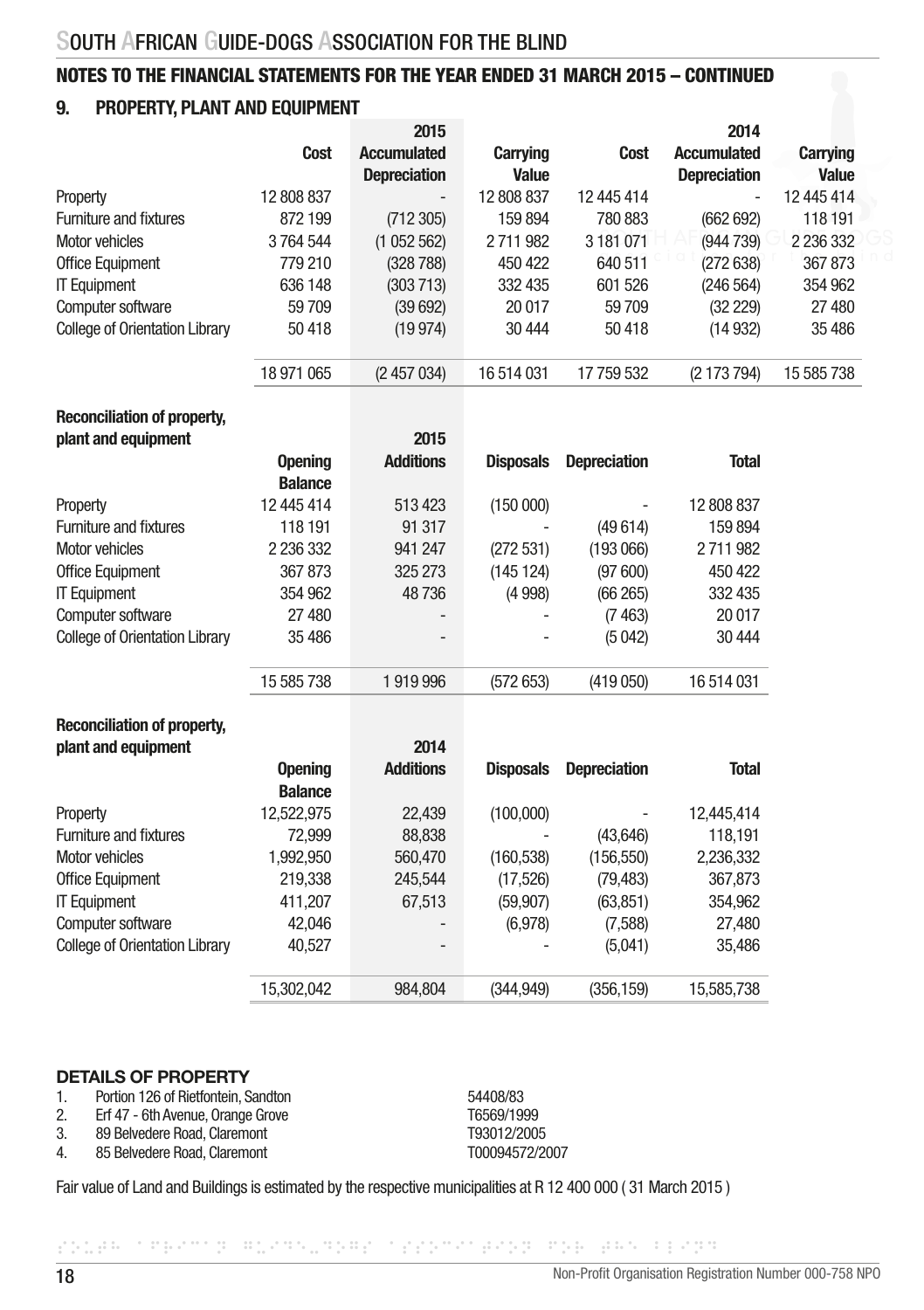| 10. FINANCIAL ASSETS (AVAILABLE-FOR-SALE)           | 2015         | 2014       |
|-----------------------------------------------------|--------------|------------|
|                                                     | R            | R          |
| Nedbank Private Wealth Securities Managed Portfolio | 85 504 918   | 74 561 266 |
| Funds on Call                                       | 18721550     | 8 343 270  |
| SOUT                                                | 104 226 468  | 82 904 536 |
|                                                     |              |            |
| Opening balance                                     | 82 904 536   | 78 751 193 |
| Interest received                                   | 774 088      | 2 055 697  |
| Dividends received                                  | 4 388 934    | 2 515 497  |
| <b>Brokerage fees</b>                               | (830 549)    | (668996)   |
| Capital (Redeemed)/Introduced                       | 2414000      | (3346699)  |
| <b>Shares Sold</b>                                  | (3800590)    | (6612227)  |
| Proceeds on sale of shares                          | 10 120 485   | 14 767 922 |
| Adjust to fair value - prior year reversal          | (22 534 625) | (27092477) |
| Adjust to fair value - current year                 | 30 790 189   | 22 534 625 |
|                                                     |              |            |
|                                                     | 104 226 468  | 82 904 536 |
| <b>11. TRADE AND OTHER RECEIVABLES</b>              |              |            |
| <b>SARS - Vat</b>                                   | 135 775      | 60 053     |
| Prepayments                                         | 198 329      | 122 539    |
| Sundry debtors                                      | 352 905      | 601 205    |
| Deposits                                            | 5 1 8 9      | 7789       |
|                                                     | 692 198      | 791 586    |
| <b>Maturity profile</b>                             |              |            |
| Within one year                                     | 508 175      | 481732     |
| More than one year                                  | 184 023      | 309 854    |
|                                                     | 692 198      | 791 586    |

Fair value of trade and other receivables

The carrying value approximates the fair value because of the short period to maturity of these instruments.

Collateral

The Association holds no collateral over trade and other receivables.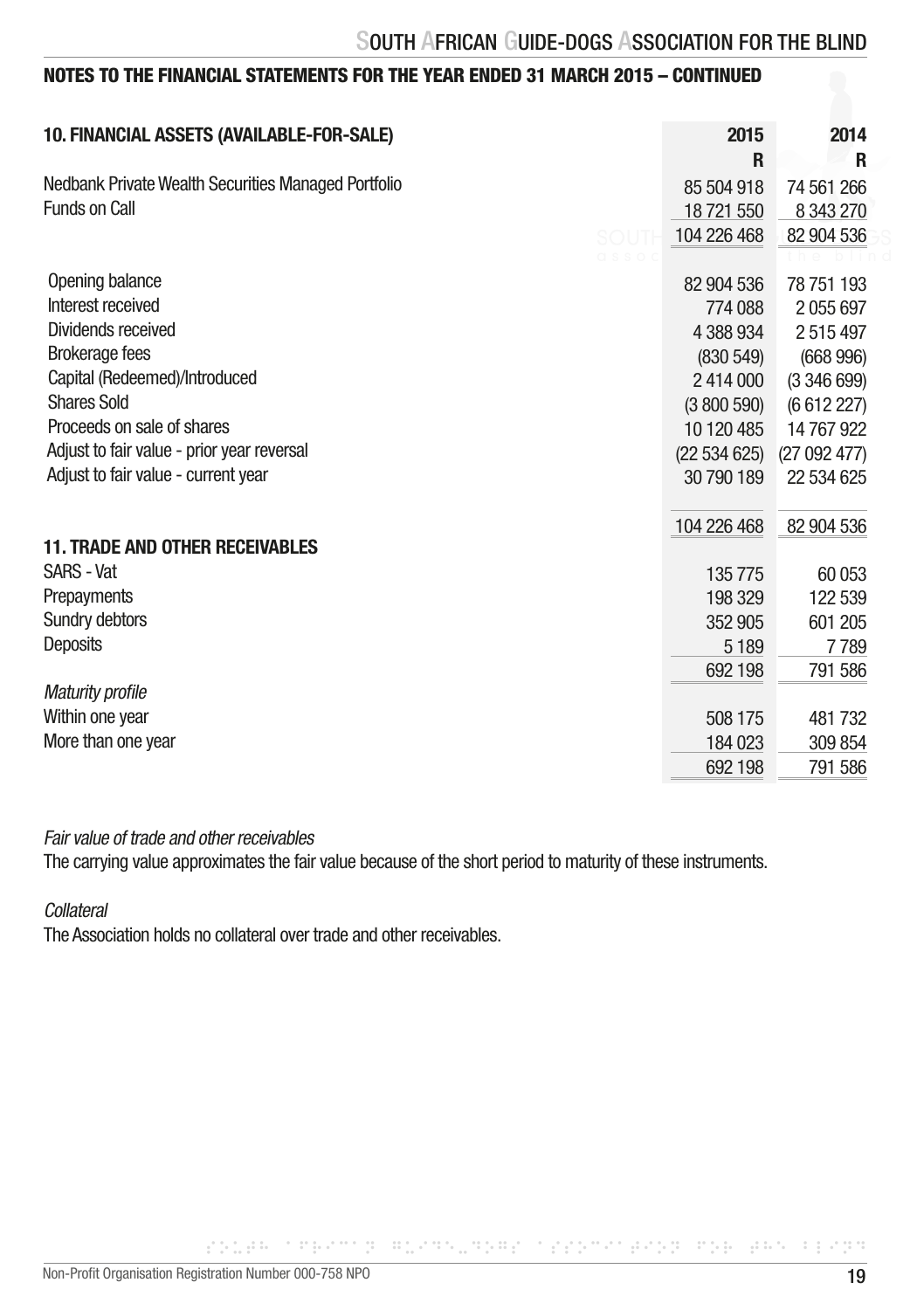#### 12 TRADE AND OTHER PAYARI ES

|                         | 2015      | 2014      |
|-------------------------|-----------|-----------|
|                         | R         | R         |
| Trade payables          | 2 104 252 | 932 457   |
| Other payables<br>SOUTH | 537 657   | 356 133   |
| <b>CISSOC</b>           | 2641909   | 1 288 590 |
| <b>Maturity profile</b> |           |           |
| Within one year         | 2641909   | 1 288 590 |
| One to two years        |           |           |
|                         | 2641909   | 1 288 590 |
| _<br>. .                |           |           |

*Fair value of trade & other payables* The carrying value approximates the fair value because of the short period to settlement of these obligations.

*Leave pay provision*

The leave pay provision which is included in other payables was based on 18% (2014: 18%) of the total obligation of R640 816 (2014: R429 299) for the year.

#### 13. NOTES TO THE STATEMENT OF CASH FLOWS

|                                                                                    | 2015<br>R  | 2014<br>R  |
|------------------------------------------------------------------------------------|------------|------------|
| 13.1 Reconciliation of net profit before taxation to cash generated by operations: |            |            |
| Net (loss)/profit for the year                                                     | (2307242)  | (3869595)  |
| Adjustments for:                                                                   |            |            |
| Net profit on disposal of financial assets taken to equity                         | 6 319 895  | 8 155 695  |
| Amortisation                                                                       |            |            |
| Depreciation                                                                       | 419 052    | 356 158    |
| <b>Finance Costs</b>                                                               |            | 9          |
| Loss on disposal of property, plant and equipment                                  | 108 534    | 112 437    |
| Income from investments                                                            | (11496027) | (12726889) |
|                                                                                    |            |            |
| Operating profit before working capital changes                                    | (6955788)  | (7972185)  |
|                                                                                    |            |            |
| <b>Changes in Working Capital</b>                                                  |            |            |
| (Increase)/Decrease in Inventory                                                   | 61 804     | (52 437)   |
| (Increase)/Decrease in Accounts Receivable                                         | 99 387     | (306683)   |
| Increase/(Decrease) in Accounts Payable                                            | 1 353 318  | 53 666     |
|                                                                                    |            |            |
| Cash Generated by operations                                                       | (5441279)  | (8277639)  |
|                                                                                    |            |            |

#### 13.2 Events subsequent to the year end

A property (Erf 47 - 6th Avenue, Orange Grove) with a cost of R340 214 was sold for R 750 000 on 9 April 2015. No other material fact or circumstance has occurred since the accounting date and the date of this report.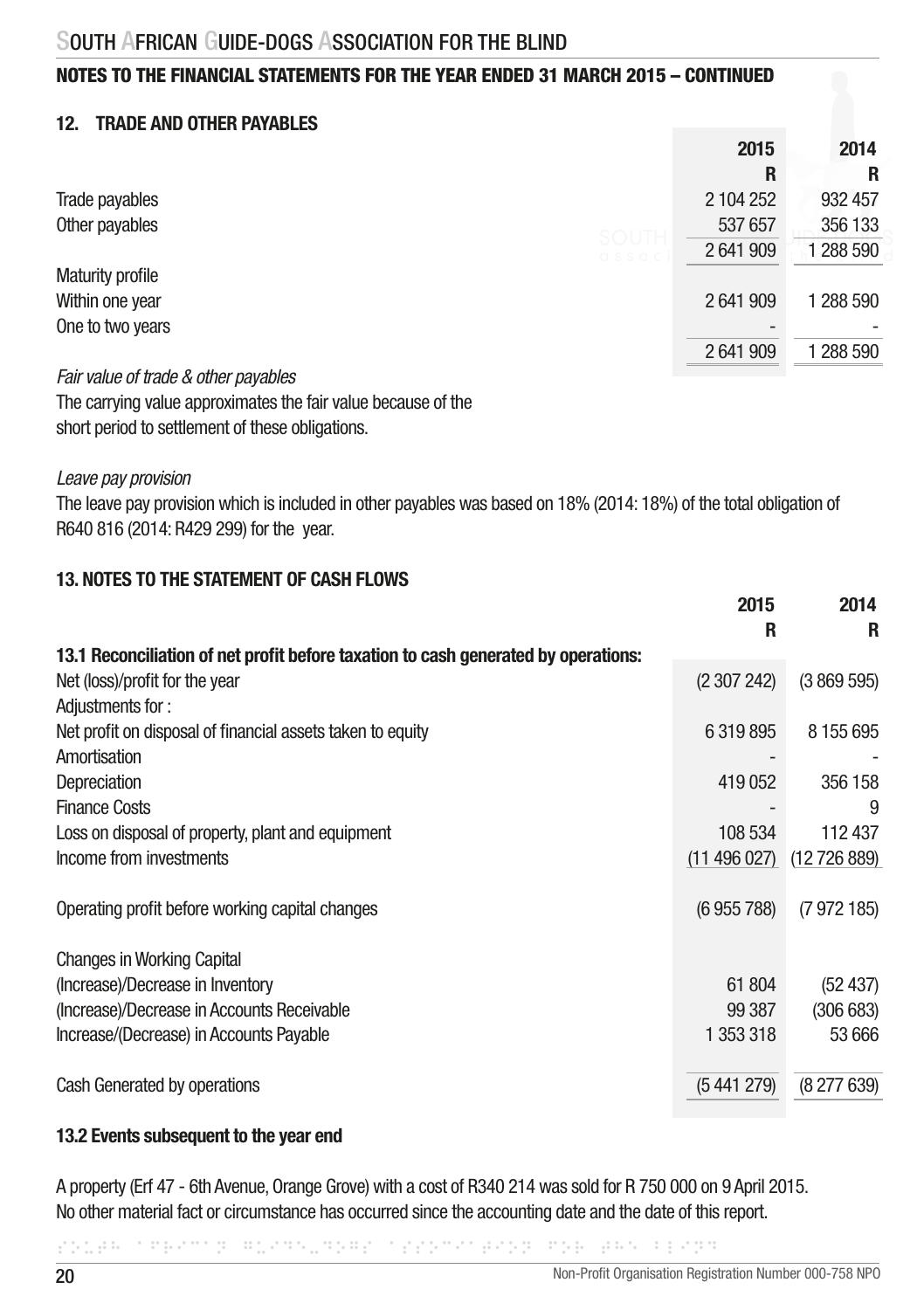#### 14. FINANCIAL RISK MANAGEMENT AND FINANCIAL INSTRUMENTS

#### Introduction

The Association is exposed to liquidity, credit and commodity price risk arising from its financial instruments. The Director and Management have the overall responsibility for the establishment and oversight of the Association's risk management framework. The Director and Management established comprehensive risk management processes which would provide assurance that significant business risks are systematically identified, assessed and reduced to acceptable levels. The Director and Management meet regularly to review and, if appropriate, approve the implementation of optimal strategies for the effective management of financial risks.

#### Risk profile

Risk management and measurement relating to each of these risks are discussed under the headings below.

#### 14.1 Liquidity Risk

Liquidity risk is the risk that an entity will be unable to meet its obligations as they become due. The Association manages liquidity risk by effectively managing its working capital, capital expenditure and cash flows. The Association finances its operations through adequate banking facilities and reserve capital deposits held with reputable banking institutions. There are no severe restrictions on these banking facilities and capital deposits. The Association has sufficient undrawn deposits which could be utilised to settle obligations.

|                                                            | Note | <b>Total Cash Flows</b> | Within one year | One to two years | More than two years |
|------------------------------------------------------------|------|-------------------------|-----------------|------------------|---------------------|
| 2015                                                       |      | R                       | R               | R                | R                   |
| <b>Financial Assets</b>                                    |      |                         |                 |                  |                     |
| <b>Loans and Receivables</b>                               |      | 1 589 733               | 1 405 710       | 178 834          | 5 1 8 9             |
| <b>SARS - VAT</b>                                          | 11   | 135775                  | 135775          |                  |                     |
| Prepayments                                                | 11   | 198 329                 | 198 329         |                  |                     |
| Other debtors                                              | 11   | 352 905                 | 174 071         | 178 834          |                     |
| Deposits                                                   | 11   | 5 1 8 9                 |                 |                  | 5 1 8 9             |
| Cash at Bank                                               |      | 897 535                 | 897 535         |                  |                     |
| Investments available-for-sale                             | 10   | 104 226 468             | 104 226 468     |                  |                     |
| <b>Total</b>                                               |      | 105 816 201             | 105 632 178     | 178 834          | 5 1 8 9             |
| <b>Financial Liabilities</b><br>Non-derivative instruments |      | 2641909                 | 2641909         |                  |                     |
| Trade payables                                             | 12   | 2 104 252               | 2 104 252       |                  |                     |
| Other payables                                             | 12   | 537 657                 | 537 657         |                  |                     |
| <b>Total</b>                                               |      | 2641909                 | 2641909         |                  |                     |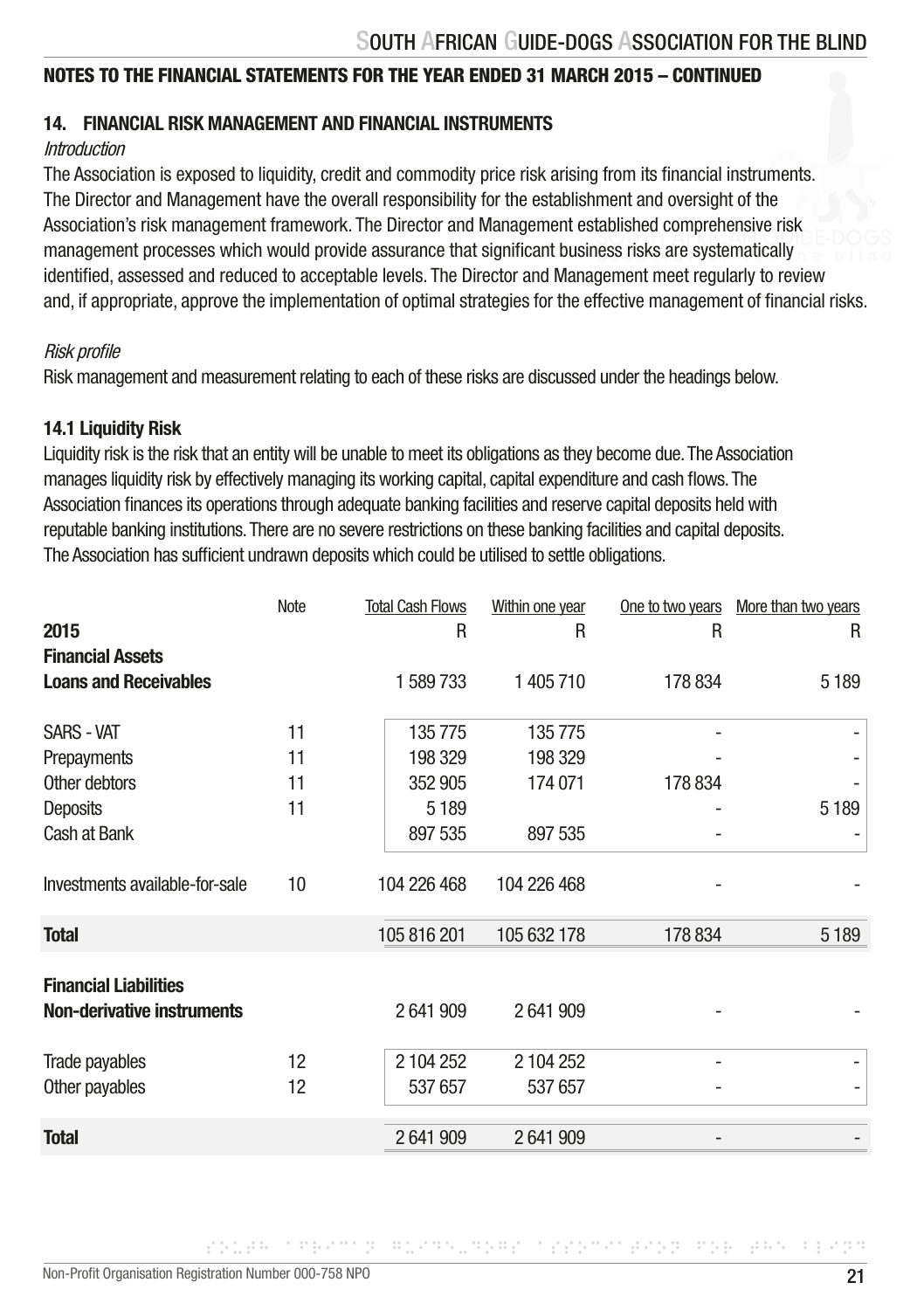#### NOTES TO THE FINANCIAL STATEMENTS FOR THE YEAR ENDED 31 MARCH 2015 – CONTINUED

| Note | <b>Total Cash Flows</b> | Within one year                                                  | One to two years                   | More than two years |
|------|-------------------------|------------------------------------------------------------------|------------------------------------|---------------------|
|      | R                       | R                                                                | R                                  | R                   |
|      |                         |                                                                  |                                    |                     |
|      | 1,953,146               | 1 643 292                                                        |                                    | 7,789               |
|      |                         |                                                                  |                                    |                     |
| 11   |                         | 60,053                                                           |                                    |                     |
| 11   |                         | 122,539                                                          |                                    |                     |
| 11   |                         |                                                                  |                                    |                     |
| 11   |                         |                                                                  |                                    | 7,789               |
|      |                         |                                                                  |                                    |                     |
|      |                         |                                                                  |                                    |                     |
|      |                         |                                                                  |                                    |                     |
|      |                         |                                                                  |                                    |                     |
|      | 84,857,682              | 84 547 828                                                       |                                    | 7,789               |
|      |                         |                                                                  |                                    |                     |
|      |                         |                                                                  |                                    |                     |
|      | 1,288,590               | 1,288,590                                                        |                                    |                     |
|      |                         |                                                                  |                                    |                     |
| 12   | 932,457                 | 932,457                                                          |                                    |                     |
| 12   | 356,133                 | 356,133                                                          |                                    |                     |
|      |                         |                                                                  |                                    |                     |
|      | 1,288,590               | 1,288,590                                                        |                                    |                     |
|      | 10                      | 60,053<br>122,539<br>601,205<br>7,789<br>1,161,560<br>82,904,536 | 299,140<br>1 161 560<br>82,904,536 | 302,065             |

#### 14.2 Credit Risk

Credit risk, or the risk of financial loss due to counterparties not meeting their contractual obligations, is managed by monitoring procedures. Trade and other receivables consist mainly of prepayments. The Association does not have customers who might owe monies. Credit Risk exposure in respect of trade receivables is further analysed in note 11.

The carrying value of the investments available-for-sale, loans and receivables and derivative financial instrument financial assets represent the maximum credit risk exposure.

#### 14.3 Investment Return Risk

Exposure to risk on financial assets, investments available-for-sale and liabilities are monitored on a continuous and proactive basis. At the reporting date, the interest rate profile of the Association's interest bearing financial instruments were:

|                                                                                                      | 2015       | 2014       |
|------------------------------------------------------------------------------------------------------|------------|------------|
| <b>Fixed Rate Instruments (average)</b>                                                              | 6.5%       | $6.0\%$    |
| At the reporting date, the Association was exposed to interest rate influences on cash deposits of   | 18 721 550 | 15 091 065 |
|                                                                                                      |            |            |
| At the reporting date, the profile of the Associations'                                              | 2015       | 2014       |
| listed financial instruments were:                                                                   |            |            |
| At the reporting date, the Association was exposed to market influences on listed equities valued at | 85 504 918 | 74 561 266 |

#### 15. THE JOHN AND ESTHER ELLERMAN TRUST

SOUTH AFRICAN GUIDE-DOGS ASSOCIATION FOR THE BLIND S A Guide-Dogs Association for the Blind was pleased to accept a grant from John and Esther Ellerman Trust. These funds were used to subsidise the salaries of two Orientation and Mobility (O & M) Practitioners who were facilitating at our College of Orientation & Mobility. These O & M Practitioners also provided direct services to Prinshof School for the Visually Impaired and Sibonile School For The Blind.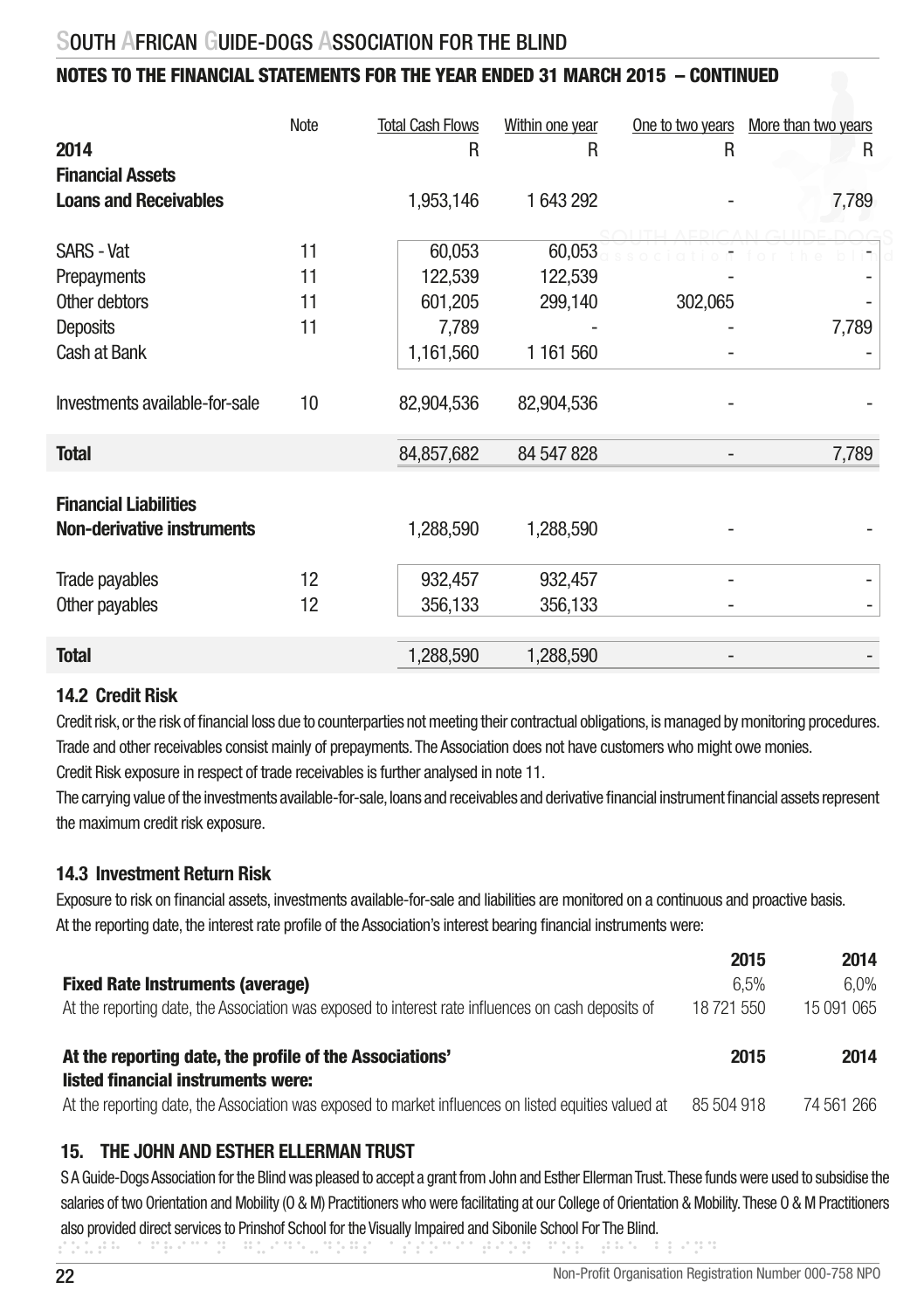#### INDEPENDENT AUDITOR'S REPORT TO THE MEMBERS OF THE SOUTH AFRICAN GUIDE-DOGS ASSOCIATION FOR THE BLIND TRUST

#### Report on the Financial **Statements**

We have audited the financial statements of the South African Guide-Dogs Association for the Blind Trust which comprise the balance sheet as at 31 March 2015, the income statements the statement of changes in equity for the year then ended, a summary of significant accounting policies and other explanatory notes as set out on pages 24 to 25.

#### Trustee's Responsibility for the Financial Statements

The Trustees are responsible for the preparation and fair presentation of these financial statements in accordance with the requirements of the South African Guide-Dogs Association for the Blind Trust. This responsibility includes: designing, implementing and maintaining internal control relevant to the preparation and fair presentation of financial statements that are free from material misstatement, whether due to fraud or error; selecting

and applying appropriate accounting policies; and making accounting estimates that are reasonable in the circumstances.

#### Auditor's Responsibility

Our responsibility is to express an opinion on these financial statements based on our audit. We conducted our audit in accordance with International Standards on Auditing. Those standards require that we comply with ethical requirements and plan and perform the audit to obtain reasonable assurance whether the financial statements are free from material misstatement.

An audit involves performing procedures to obtain audit evidence about the amounts and disclosures in the financial statements. The procedures selected depend on the auditor's judgement, including the assessment of the risks of material misstatement of the financial statements, whether due to

fraud or error. In making those risk assessments, the auditor considers internal control relevant to the entity's preparation and fair presentation of the financial statements in order to design audit procedures that are appropriate in the circumstances, but not for the purpose of expressing an opinion on the effectiveness of the entity's internal control. An audit also includes evaluating the appropriateness of accounting policies used and the reasonableness of accounting estimates made by management, as well as evaluating the overall presentation of the financial statements.

We believe that the audit evidence we have obtained is sufficient and appropriate to provide a basis for our audit opinion.

#### *Income*

The Trust, in common with other charitable organisations,

SOUTH AFRICAN GUIDE-DOGS ASSOCIATION FOR THE BLIND

receives certain income from public donations and functions, the recognition of which, due to its nature, is not susceptible to verification by generally accepted auditing procedures. Therefore, our examination relating to such income was limited to the amount thereof recorded in the financial records.

#### *Opinion*

In our opinion, except for the effects of such adjustments, if any, regarding to matters referred to in the preceding paragraph, the financial statements fairly present, in all material respects, the financial position of the Trust at 31 March 2015 and the results of its operations for the year then ended in accordance with the requirements of the South African Guide-Dogs Association for the Blind Trust.

*Azum Registered Accountants & Auderton - [20]*<br>AXIOM REGISTERED ACCOUNTANTS & AUDITORS

REGISTERED AUDITOR – DENICE NOELLE CARR (644110) SHOP 7 MAGIC GARDEN CENTRE, ARCONPARK, VEREENIGING

27/07/2015

Vereeniging 1939

**DATE** 27/07/2015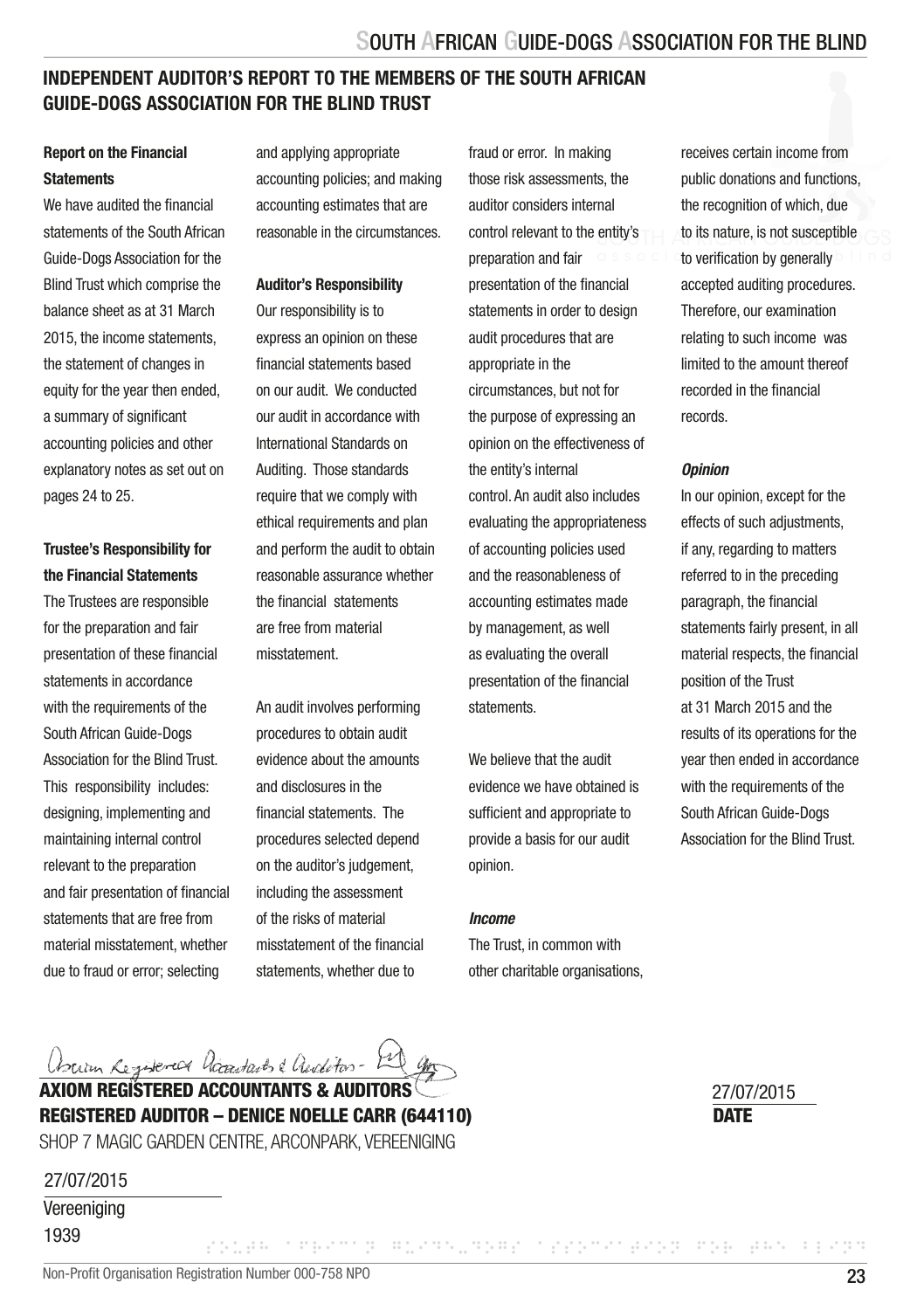### SOUTH AFRICAN GUIDE-DOGS ASSOCIATION FOR THE BLIND TRUST INCOME STATEMENT FOR THE YEAR ENDED 31 MARCH 2015

|                                          | 2015                     | 2014              |
|------------------------------------------|--------------------------|-------------------|
|                                          | R                        | R                 |
| <b>DONATIONS RECEIVED</b>                | $\overline{\phantom{a}}$ | 130 000           |
| <b>BANK CHARGES</b><br><b>SOUTH AF</b>   | $\overline{\phantom{a}}$ | $\overline{a}$    |
| $C$ ssocia<br><b>INCOME FOR THE YEAR</b> | $\overline{\phantom{a}}$ | bilind<br>130 000 |
|                                          |                          |                   |

#### STATEMENT OF CHANGES IN EQUITY FOR THE YEAR ENDED 31 MARCH 2015

|                                                 | 2015            | 2014            |
|-------------------------------------------------|-----------------|-----------------|
|                                                 | <b>Retained</b> | <b>Retained</b> |
|                                                 | <b>Income</b>   | <b>Income</b>   |
| BALANCE AT 31 MARCH 2013                        | 2 0 0 0         | 2000            |
| <b>INCOME FOR THE YEAR</b>                      | 130 000         | 20 000          |
|                                                 | 132 000         | 22 000          |
| FUNDS DISTRIBUTED TO S A GUIDE-DOGS ASSOCIATION |                 |                 |
| FOR THE BLIND                                   | (130000)        | (20000)         |
| BALANCE AT 31 MARCH 2014                        | 2 0 0 0         | 2000            |
| <b>INCOME FOR THE YEAR</b>                      |                 | 130 000         |
|                                                 | 2000            | 132 000         |
| FUNDS DISTRIBUTED TO S A GUIDE-DOGS ASSOCIATION |                 |                 |
| FOR THE BLIND                                   | -               | (130000)        |
| BALANCE AT 31 MARCH 2015                        | 2 0 0 0         | 2000            |
|                                                 |                 |                 |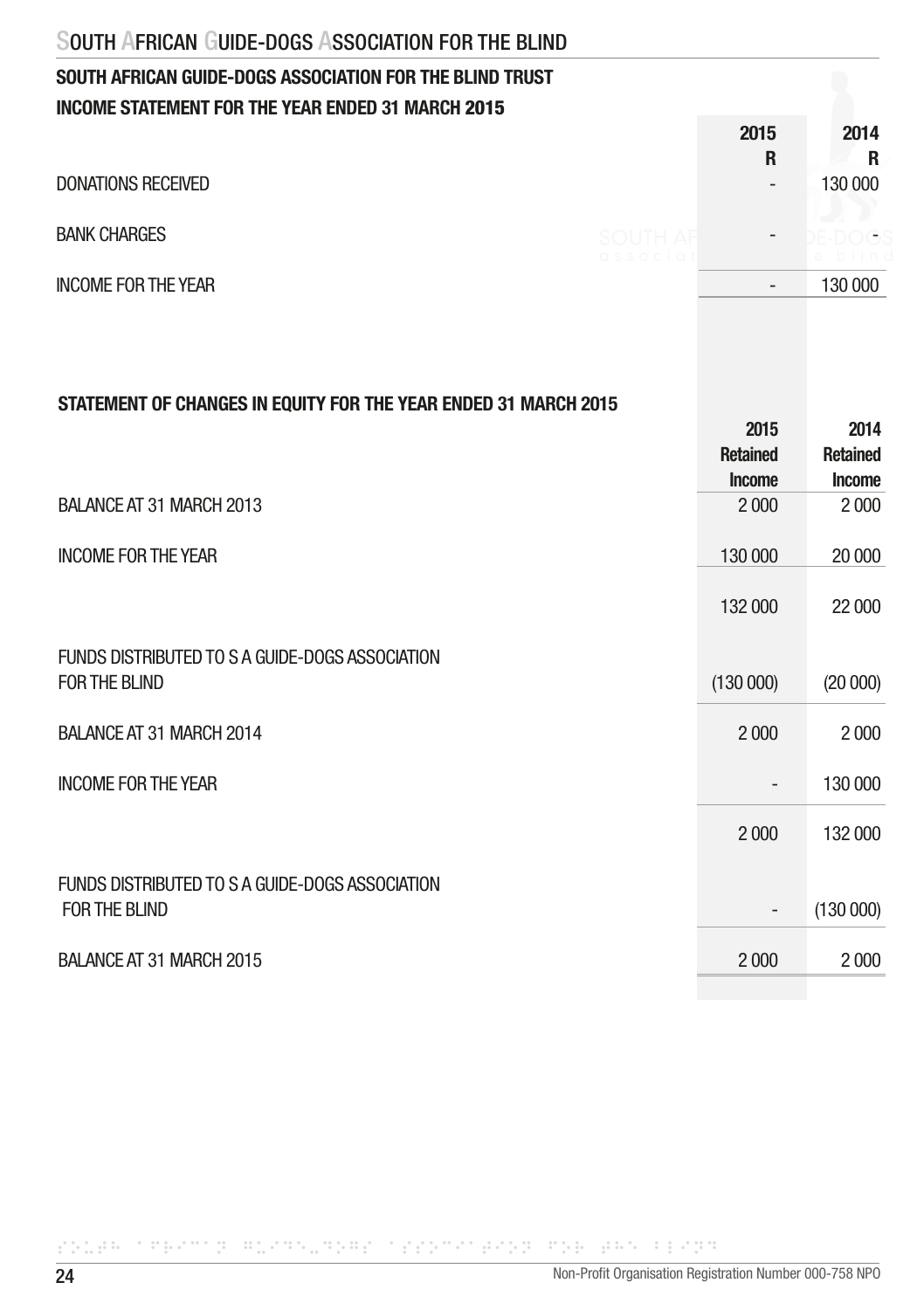| SOUTH AFRICAN GUIDE-DOGS ASSOCIATION FOR THE BLIND TRUST          |                                |                    |                           |
|-------------------------------------------------------------------|--------------------------------|--------------------|---------------------------|
| <b>BALANCE SHEET AS AT 31 MARCH 2015</b><br>TRUST CAPITAL ACCOUNT |                                | 2015<br>R<br>2,000 | 2014<br>R<br>2,000        |
| <b>EMPLOYMENT OF CAPITAL</b>                                      | SOLITH <i>L</i><br>C.S.S. C.C. |                    |                           |
| <b>BANK BALANCE</b>                                               |                                | 2,000              | 2,000                     |
| <b>TRUSTEE - Thomas David Parker</b>                              |                                |                    | 27/07/2015<br><b>DATE</b> |
|                                                                   |                                |                    | 27/07/2015                |
| TRUSTEE - Malcom Rumney Driver                                    |                                |                    | <b>DATE</b>               |

#### NOTES TO THE FINANCIAL STATEMENTS – 31 MARCH 2015

#### 1. ACCOUNTING POLICIES

 The annual financial statements are prepared on the historical cost basis and incorporate the following principal accounting policies:

SOUTH AFRICAN GUIDE-DOGS ASSOCIATION FOR THE BLIND

#### 1.1 Revenue

**Donations** Revenue from donations is recognised when cash is received.

#### 1.2 Financial Instruments

Financial instruments recognised on the Balance Sheet comprise of cash held at a bank.

#### 2. TAXATION

The Trust is an approved Public Benefit Organisation.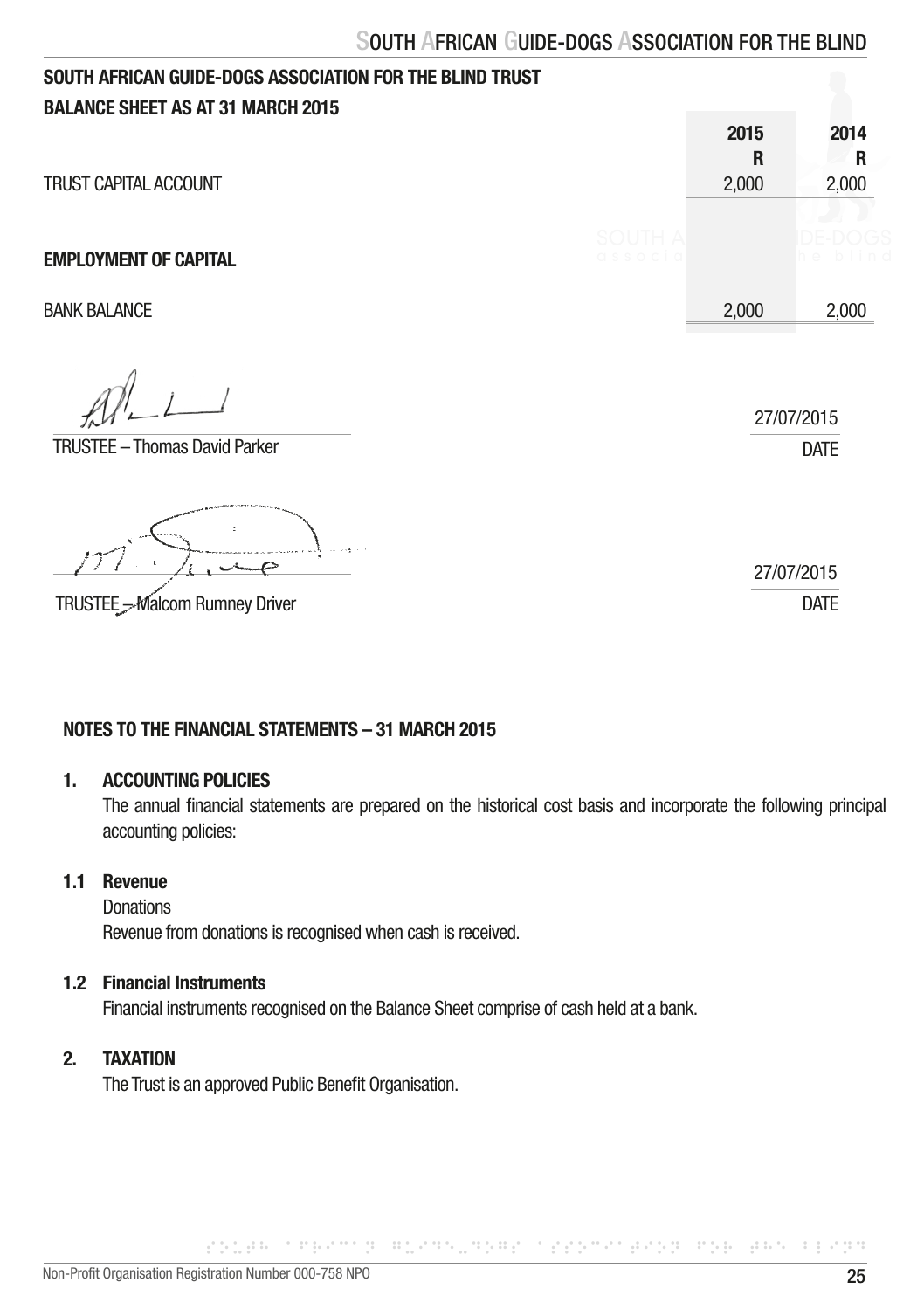#### COMPILATION REPORT TO THE BENEFICIARIES OF THE BRIGITTA ELEONORE HAARMEYER TESTAMENTARY TRUST FOR THE SOUTH AFRICAN GUIDE-DOGS ASSOCIATION

#### Report on the Financial Statements

On the basis of information provided by management we have compiled, in accordance with the International Standard on Related Services applicable to compilation engagements, the balance sheet of the Brigitta Eleonore Haarmeyer Testamentary Trust for the South African Guide-Dogs Association as at 31 March 2015, the income statement and statement of changes equity for the year then ended.

Management is responsible for these financial statements.

We have not audited or reviewed these financial statements and accordingly express no assurance thereon.

Ariun Registered accordants & andetos - El g

**AXIOM REGISTERED ACCOUNTANTS & AUDIT** REGISTERED AUDITOR – DENICE NOELLE CARR (644110) SHOP 7 MAGIC GARDEN CENTRE, ARCONPARK, VEREENIGING DATE DATE DATE

27/07/2015

27/07/2015

Vereeniging 1939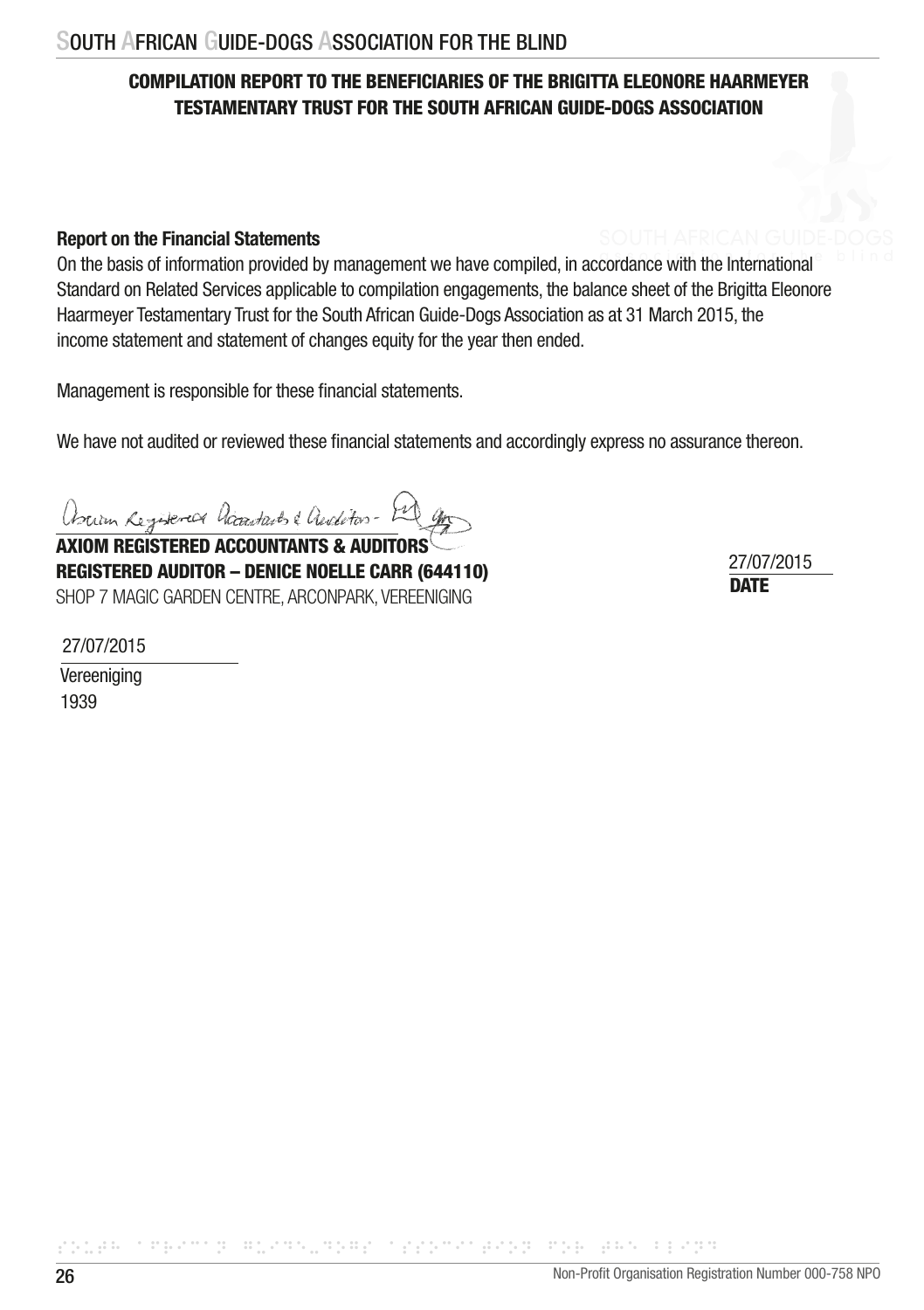#### BRIGITTA ELEONORE HAARMEYER TESTAMENTARY TRUST FOR THE SOUTH AFRICAN GUIDE-DOGS ASSOCIATION

#### INCOME STATEMENT FOR THE YEAR ENDED 31 MARCH 2015

|                                                                       | 2015<br>R                                | 2014<br>R               |
|-----------------------------------------------------------------------|------------------------------------------|-------------------------|
| <b>SOUTH</b><br>$\circ$ s1,1 $\circ$ i<br><b>DONATIONS RECEIVED</b>   |                                          |                         |
| <b>INTEREST RECEIVED</b>                                              | 18 457                                   | 1471                    |
| <b>BANK CHARGES</b>                                                   |                                          | (28)                    |
| <b>INCOME FOR THE YEAR</b>                                            | 18 457                                   | 1443                    |
| STATEMENT OF CHANGES IN EQUITY FOR THE YEAR ENDED 31 MARCH 2015       | 2015<br><b>Retained</b><br><b>Income</b> | 2014<br><b>Retained</b> |
| BALANCE AT 31 MARCH 2013                                              | 384720                                   | Income                  |
| <b>INCOME FOR THE YEAR</b>                                            | 1443                                     | 384720                  |
|                                                                       | 386 163                                  | 384720                  |
| FUNDS DISTRIBUTED TO S A GUIDE-DOGS ASSOCIATION<br>FOR THE BLIND      |                                          |                         |
| BALANCE AT 31 MARCH 2014                                              | 386 163                                  | 384720                  |
| <b>INCOME FOR THE YEAR</b>                                            | 18 457                                   | 1443                    |
|                                                                       | 404 620                                  | 386 163                 |
| FUNDS DISTRIBUTED TO S A GUIDE-DOGS ASSOCIATION<br>FOR THE BLIND<br>3 | (17295)                                  |                         |
| BALANCE AT 31 MARCH 2015                                              | 387 325                                  | 386 163                 |